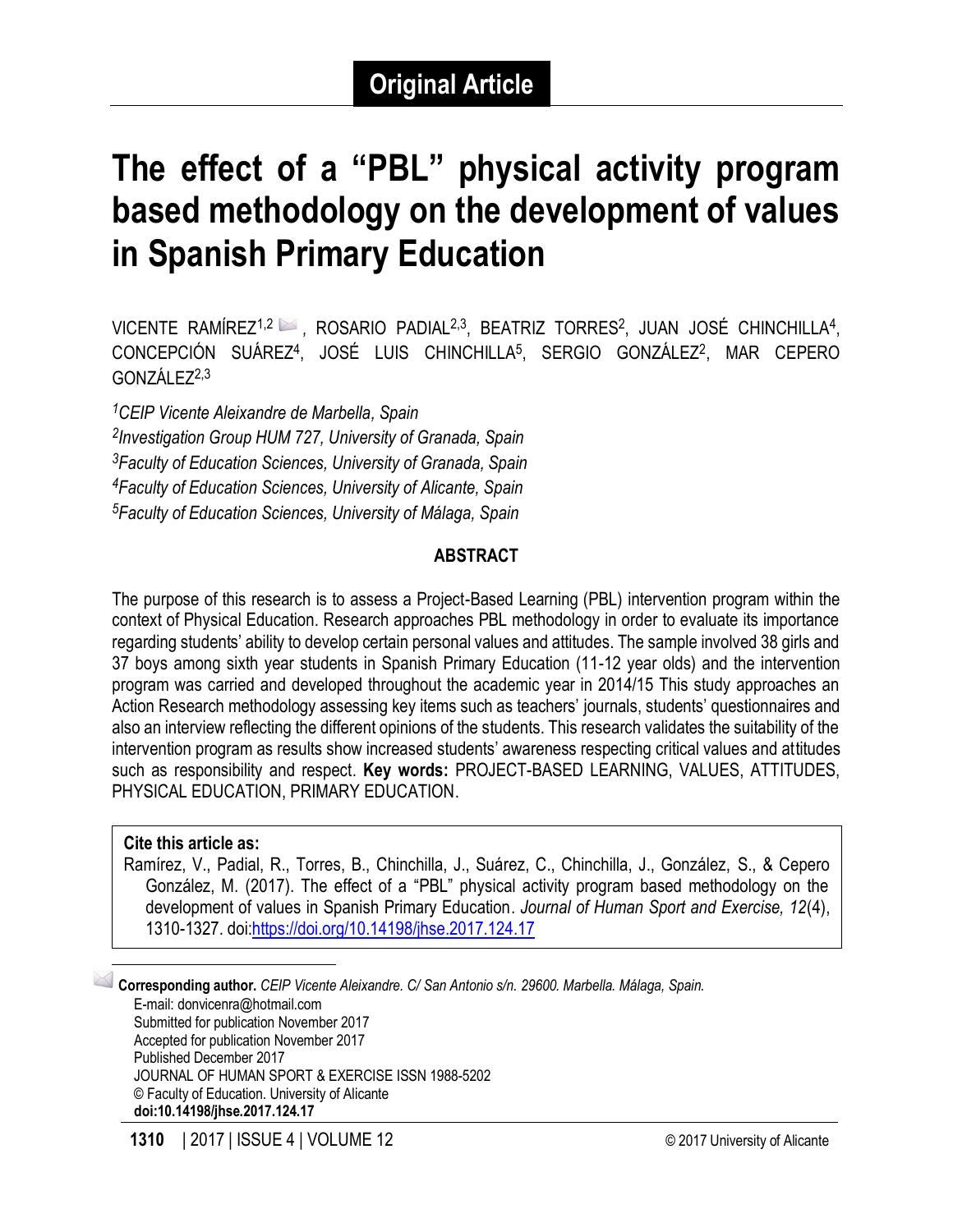## **INTRODUCTION**

The continuous renewal of the different methodology approached in the teaching-learning processes of current educational programs shows its marked evolution and development, leading to an increased interest for comprehensive research and discussion in this area of knowledge (Martín & Muñoz, 2010; Pericacho, 2012; Torres & Fernández, 2015) due to the shortcomings of our current education system.

Since schools nowadays provide other benefits than just academic and conceptual skills, we can find new ways to meet different goals through a variety of methodologies assessing contents from a multidisciplinary perspective. This is a key point in 21st century Education (Torres & Fernández, 2015). Some of these multidisciplinary dimensions include ICTs, pro-environmental education and the main research subject of this study, personal values. All of the above are significant skills that should be teached along with the respective knowledge associated with the different subjects and courses. Education regarding these skills should also be engaged following a non-traditional methodology to overcome the lack of resources of traditional approaches in order for teachers to meet their required goals.

In terms of the intervention program discussed in this research, it is worth noting the values and attitudes assessed and their relevance. The concept of *"value"* from an objective moral standpoint refers to what is entitled to be objectively appreciated such as desired behaviors and lifestyles. On the other hand, from a psychological standpoint, values are considered preferential frameworks which help us through the development of specific attitudes and behaviors to integrate into our society. In this sense, general attitudes can be considered as tendencies acquired during the learning process leading to specific responses to different objects and situations (Bolívar, 1998; Larios, 2017).

In this regard, Physical Education teachers have the most suitable tools in order to work on these values and attitudes at a personal, individual level within the school ambit. Physical Education and sporting activities have long been considered as appropriate means to achieve and acquire broad personal development values through education in sports involving a significant commitment of all involved social players and actors, especially the teachers. (Aguado, Garzarán, & Fernández, 2015; Cepero, Marín &Torres, 2010; Martínez et al., 2014; Ruíz & Cabrera, 2004).

Values such as accountability and responsibility, self-development, enforcing rules, persistence, teamwork, finding the boundaries, self-discipline, cooperation, honesty and loyalty are qualities widely desired and also obtainable through sporting activities and the help of a leading family, teachers and trainers as well as a significant support of the respective actors involved that will help these values to properly develop and linger within individuals. In addition, these skills greatly influence a healthy physical, intellectual and social development which are fit for individuals to be better regarded in our current society.

Hernández (2000) posits that new and updated Project-based Learning (PBL) methodologies like the one approached in the intervention program analyzed in this research enable *"a new approach for a multidisciplinary curriculum strategy and the basis for a more complex thought process as opposed to the simplification of current teaching strategies".* This author also reported the significant advantages of PBL methodologies regarding certain attributes and characteristics of the students, e.g. building one's identity, enforcing creativeness, developing critical thinking, decision-making and problem solving among others. Project-based Learning can be considered as new environment for students and teachers to work together while enjoying the learning process. This is, students feel rewarded as they grow more involved with the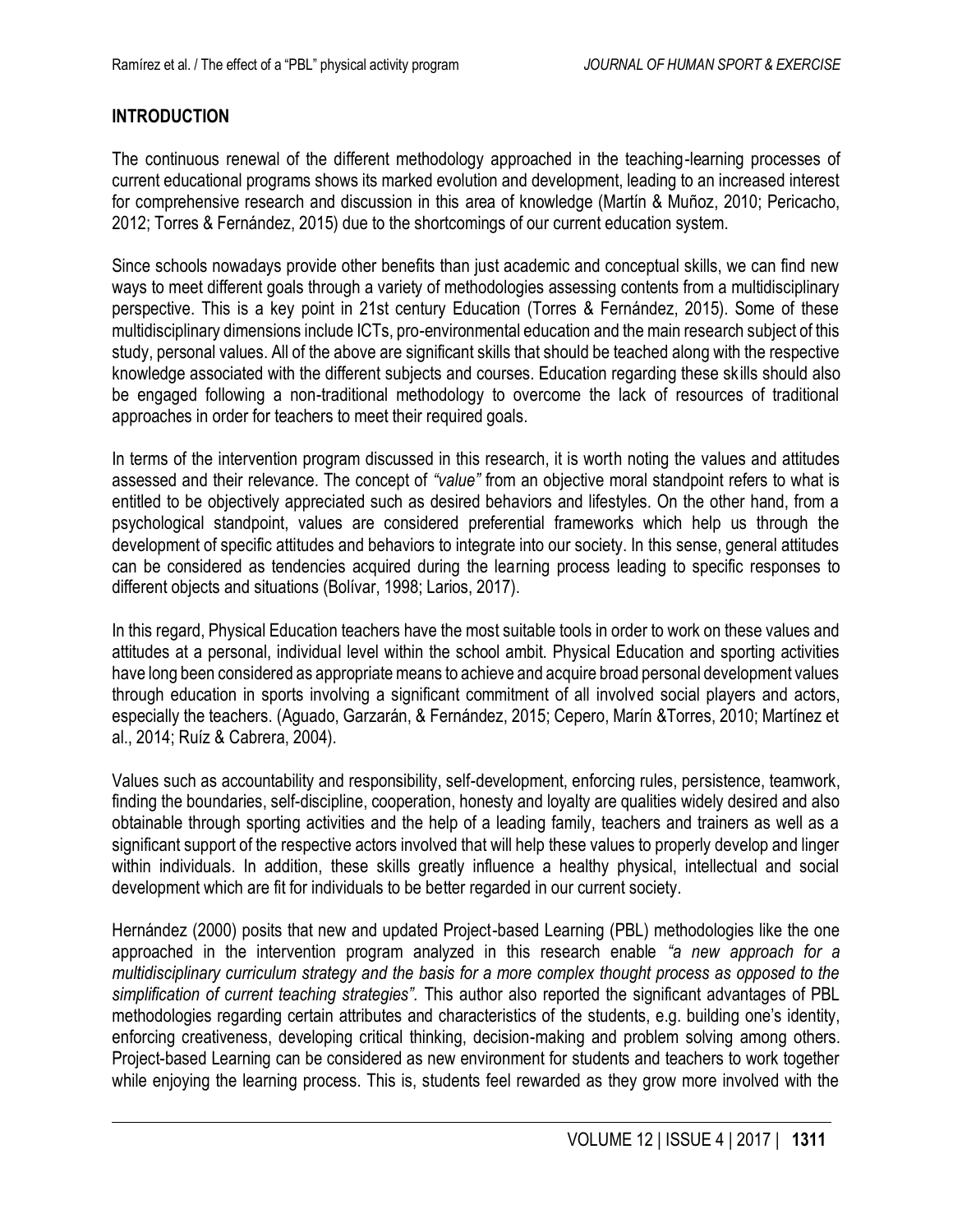projects and "*teachers appreciate the perceived flow of the different projects within the students, in spite of the considerable effort in designing and managing the development of a particular project*" (Trujillo, 2016).

However, the nature of PBL is essentially disruptive for a traditional teacher or a traditional educational center. PBL requires the coherence of teachers' professional development outside conventions and prejudices. Teachers are basically pondering the risks involved when applying these new methodologies, questioning themselves about engaging challenging projects which will expose their true capabilities regarding knowledge and competences for the learning process.

This research concurs with Maldonado (2008) that PBL brings students to significant, complex learning project which will keep fundamentally developing their skills, abilities, attitudes and values while teachers should play the role of both planners and leaders who encourage students to learn, discover and feel rewarded for the acquired knowledge.

The intervention program approached in this study is based on three different work projects (one for every academic quarter) which will tackle contents of the Physical Education course from a global perspective largely moderated by the development of different key competences. In this sense, this research addresses two subject matters: a) knowing the effectiveness of the PBL intervention program regarding the acquisition of personal, social skills and attitudes (accountability, effort, self-worth, self-efficacy and healthy lifestyle habits) and, b) assessing the influence of the intervention program on social and civic competences among 6th year students in Spanish primary education.

# **SCHOOL MATERIALS, SUPPLIES AND METHODOLOGY**

This research adheres to the social critical paradigm theory through an action-research approach to qualitative and quantitative techniques focussing on the teaching process. This research can be considered a longitudinal, interpretative-descriptive analysis which is repeatedly assessed over the course of the academic year.

# *Participants*

After examining the framework of prior research in extant literature (Sabino, 2014), the sample used in this research is comprised of 75 students in their 6th year in Spanish primary education at Vicente Aleixandre state school in Marbella. The sample is divided into three groups within the same academic course, 6°A (12 female and 13 male students), 6ºB (13 female and 13 male students) and 6ºC (13 female and 11 male students) about 11.44 years on average.

Participants are enrolled in an intervention program fundamentally based on the PBL methodology in order to improve students' personal values and attitudes.

# *Data collection and analysis tools*

Different tools were approached to collect relevant data for our study, two employed in the qualitative analysis of the research (teacher's journal and semi-structured interviews) and one for the respective quantitative assessment; a questionnaire for *"basic competences and individual and group values assessment",* designed and validated by García-Pérez (2011) following the layout proposed by Collado (2005). The purpose was to combine this framework through a data triangulation capable of validating collected data as modeled by Denzin & Lincoln (2000).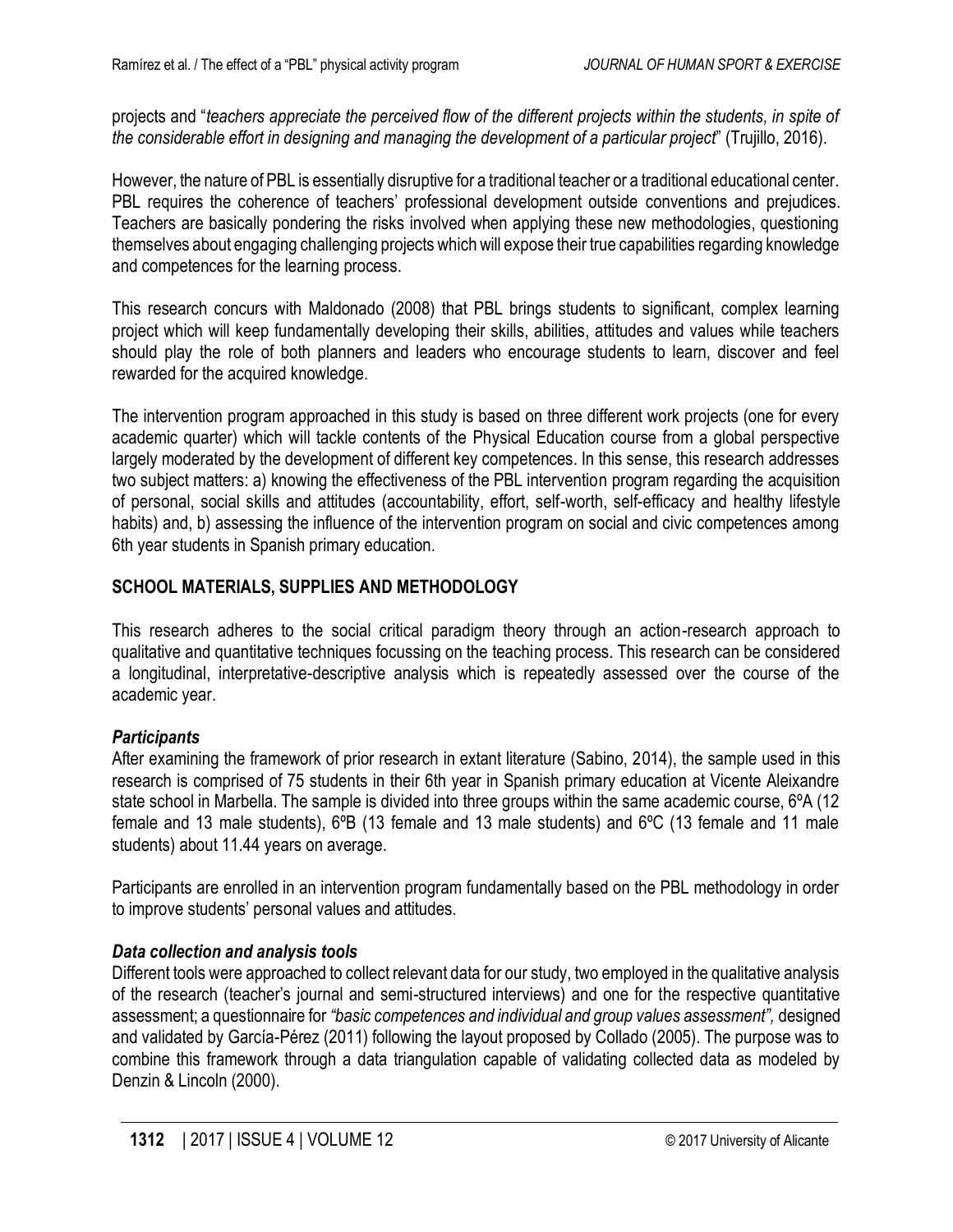In this sense, it is worth noting that the "*questionnaire for basic competences and individual and group values assessment",* as validated by García-Pérez (2011), collects information on students' beliefs, ideas and motivations towards physical activities. Respondents filled the questionnaire twice: in October after the first few weeks of the academic year and right before the summer break in June to verify the impact and outcome of the intervention program respecting the acquisition of different, key civic and social competences.

The *teacher's journal* was the other tool approached in order to collect information regarding the effects of the intervention program. The journal describes the different experiences in the Physical Education course and, in addition, it includes records of our shared reflections on this matter especially in terms of decisions and actions which serve as a working knowledge towards future applications of different intervention programs.

Each and every one of the most significant factors influencing and determining our teaching approach during the intervention program had been reflected on the journal, providing a continuous stream of information relative to the barriers and needs found after implementing the program. In this sense, teachers' proper insight and guidance helped to achieve the goals (Collado, 2005 & García-Pérez, 2011).

The third tool employed in this research was an analysis of the answers provided during the *semi-structured interview* detailed on the digital blog (see Figure 1) and relying on previous research where this instrument was approached as a learning tool (Hidalgo, Tenorio & Ramírez, 2016; García-Pérez, 2011). The main purpose was to get students to openly express themselves as they were increasing their perceived trust regarding this tool and finally contributing their different points of view on their work or any other factor which could be used to confirm or reject subsequent considerations derived from the journal and the questionnaire.

| Archivo Editar Ver Historial Marcadores Herramientas Ayuda | <b>M</b> manuales de investigación $\epsilon \times  \mathbf{M} $ Hotmail, Outlook, noticias, $f \times  \mathbf{M} $ Nueva entrada « blogeduca $\epsilon \times$ | $\mathbb{Q}$ blogeducaciónfísicavicente $\mathbb{R} \times$<br>$\pm$                                                                                                                              | - -                                            |
|------------------------------------------------------------|-------------------------------------------------------------------------------------------------------------------------------------------------------------------|---------------------------------------------------------------------------------------------------------------------------------------------------------------------------------------------------|------------------------------------------------|
| <b>O A</b> https://blogefvicentealeixandre.wordpress.com   |                                                                                                                                                                   | Coscholar<br>$\epsilon$<br>14096                                                                                                                                                                  | → ☆ 自                                          |
| $\Box$ Lector<br>Mi sitio                                  |                                                                                                                                                                   |                                                                                                                                                                                                   | <b>Escribir</b>                                |
|                                                            | BLOGEDUCACIÓNFÍSICAVICENTEALEIXANDRE                                                                                                                              |                                                                                                                                                                                                   | buscar<br><b>Buscar</b>                        |
|                                                            |                                                                                                                                                                   |                                                                                                                                                                                                   |                                                |
|                                                            |                                                                                                                                                                   |                                                                                                                                                                                                   |                                                |
|                                                            |                                                                                                                                                                   |                                                                                                                                                                                                   |                                                |
|                                                            |                                                                                                                                                                   |                                                                                                                                                                                                   |                                                |
|                                                            |                                                                                                                                                                   |                                                                                                                                                                                                   |                                                |
|                                                            |                                                                                                                                                                   |                                                                                                                                                                                                   |                                                |
| CATEGORÍAS<br><b>ACTIVIDADES</b>                           |                                                                                                                                                                   | BIENVENIDOS A UN NUEVO CURSO!!! COMENZAMOS EL CURSO 2015/16 CON FUERZA Y ENERGÍA, PARA ELLO<br>NECESITAREMOS QUE COMENTÉIS EN LA SIGUIENTE ENTRADA. ¿QUÉ JUEGO O DEPORTE TE GUSTARÍA PRACTICAR EN |                                                |
| <b>COMPLEMENTARIAS</b>                                     | <b>ESTE CURSO?</b>                                                                                                                                                |                                                                                                                                                                                                   |                                                |
| • INGLÉS                                                   | 3 NOVIEMBRE, 2015 10:00 AM / 44 COMENTARIOS / EDITAR                                                                                                              |                                                                                                                                                                                                   |                                                |
| - JUEGOS<br>Sin categoría                                  | <b>CURSO EN GENERAL</b>                                                                                                                                           | CHICOS Y CHICAS LLEGAMOS AL FINAL DEL CURSO!!!VAMOS A EVALUAR EL PROYECTO DE LAS OLIMPIADAS Y EL                                                                                                  |                                                |
|                                                            | 17 JUNIO, 2015 9:54 PM / 67 COMENTARIOS / EDITAR                                                                                                                  |                                                                                                                                                                                                   | Personalizar<br>$\cdots$                       |
|                                                            |                                                                                                                                                                   | 1 <sup>a</sup> ¿ Cual de los tres proyectos (circo, Marbella o juegos olímpicos de la antigua Grecia) te ha gustado más y por que a                                                               |                                                |
| e                                                          | $\mathbb{I}^{\mathbf{w}}$                                                                                                                                         |                                                                                                                                                                                                   | 0:19<br>$-90$ $\frac{1}{2}$ $-9$<br>12/05/2017 |
|                                                            | Figure 1. Physical Education class' digital blog website.                                                                                                         |                                                                                                                                                                                                   |                                                |

The software suite SPSS 22.0 and the Nudist 8.0 application were approached for data analysis, management and encoding.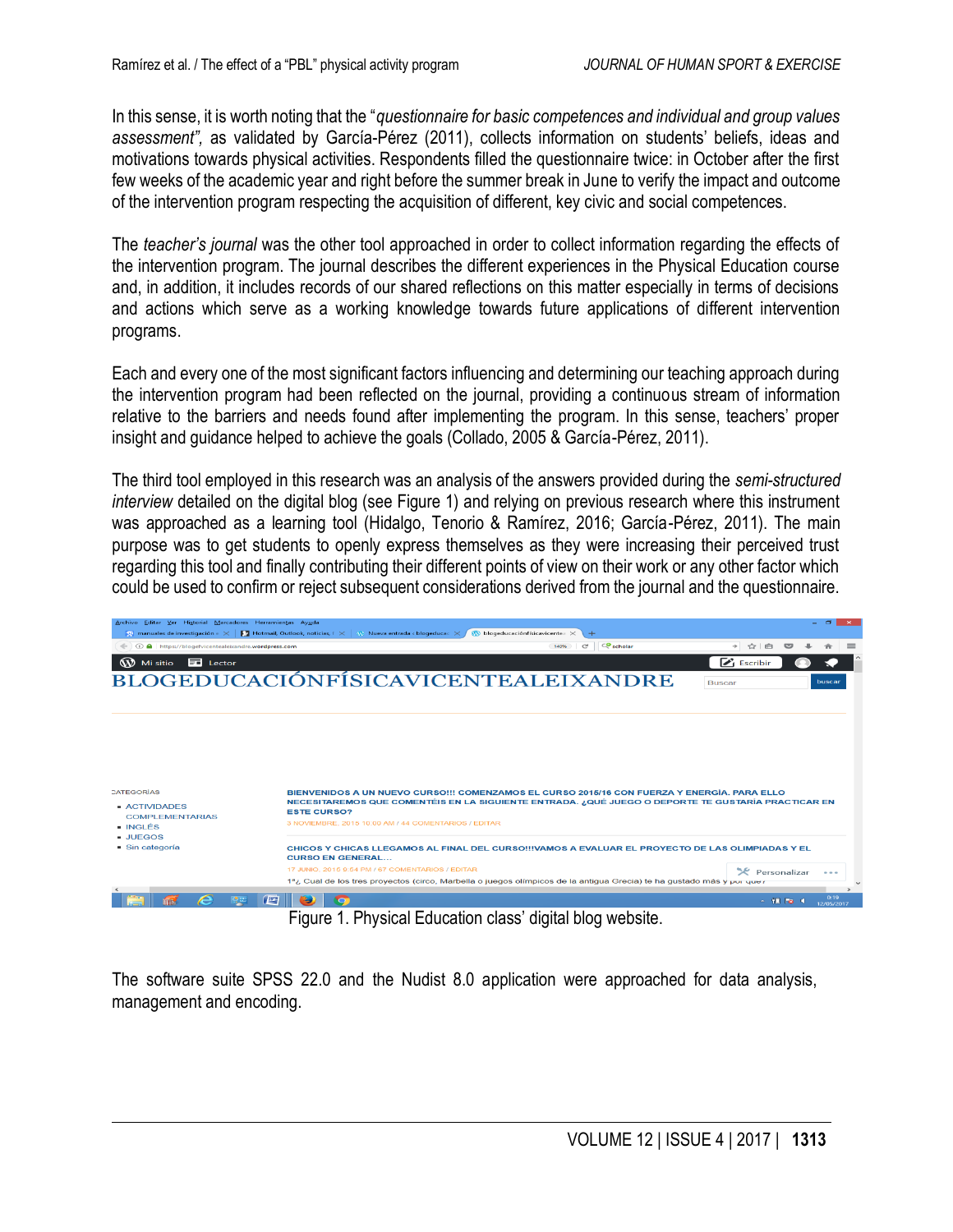# *Procedure*

The intervention program discussed in this study was applied during the 2014-2015 academic year. The program was divided into three different projects that were developed over the course of the academic year, each project was applied every quarter of the year. Non-motor activities were fairly similar across the three different projects whereas the contents of the Physical Education course were closely connected with the particular subject of each of the projects. Students' decided on the contents and thus the baselines of this teaching/learning process were drawn. The projects revolved around a multidisciplinary work with an increased focus on the shared feedback provided by multiple different teachers involved in the different projects.

Respecting the evolution of this research over time, our qualitative tools collected data at different points in time, the teacher's journal was employed to assess every dimension involved in our study in the different areas which we previously divided into several categories and subcategories to ensure a comprehensive classification. Subcategories were employed to contribute feedback such as general comments and positive, negative or neutral ideas regarding the subject matter examined while reading through the teacher's journal. All comments included the date they were added to the journal. Also, we engaged in discussion of the different contributions from other studies on our subject matter which could improve our research proposals.

Regarding the semi-structured interview and the responses on the digital blog, our research approached three specific dates in the academic year, students' feedback and responses were collected on the blog after each quarter. The temporal dimension of the data was the basis for the formal structure employed to examine students' responses on the digital blog over the course of the academic year. After this initial analysis, students' opinions on each project (established as Dimensions/Fields) were also sorted into different categories and subcategories to ensure a comprehensive classification. Once again, following our established procedure, subcategories were employed to contribute feedback such as general comments and positive, negative or neutral ideas regarding the subject matter examined while reading through the teacher's journal. All comments included the date they were added to the journal. Also, we engaged in discussion of the different contributions from other studies on our subject matter which could improve our research proposals. In this sense, the different questions were approached separately.

In a summarized form below, the different contents assessed and developed over the course of the academic year:



Figure 2. General contents approached during the intervention program.

These factors and dimensions impacting the teaching process as they moderated the effect of the intervention program to a certain extent were determined by the common characteristics of the PBL methodology and, in addition, by the teachers' differing attitude intended to achieve a pioneering, flexible, open, cooperative, thought-provoking and especially cognitive methodology. In this regard, the most significant factors of each project are displayed in table 1: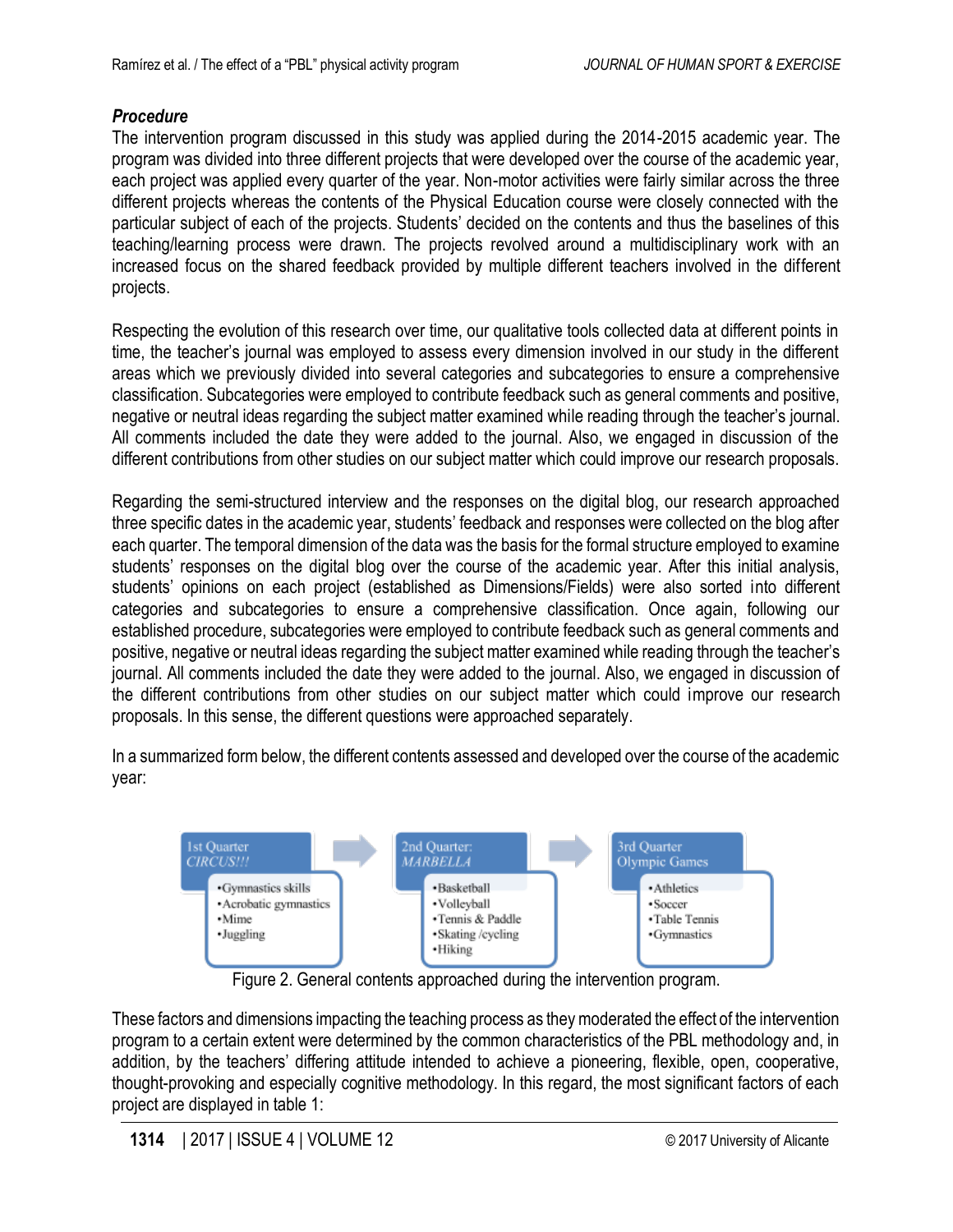|                                           | Productive teaching styles.                                             | Approach to complementary activities.                                                                                     |
|-------------------------------------------|-------------------------------------------------------------------------|---------------------------------------------------------------------------------------------------------------------------|
|                                           | Suitable grouping.                                                      | Students' decision on contents to be developed.                                                                           |
| Different dimensions of                   | Cooperative learning.                                                   | Predefined workgroups.                                                                                                    |
| developed methodology                     | Different feedback sources.                                             |                                                                                                                           |
|                                           | Teacher leading the Teaching-Learning process.                          |                                                                                                                           |
|                                           | Outside school time work on the blog.                                   | Conversation assistants helping with general bilingual work and also with                                                 |
|                                           | Working on the website of the learning center, specifically on the      | specific vocabulary related to each sporting activity, they cooperate in                                                  |
| Interdisciplinary                         | Physical Education course with the different contents of the project.   | complementary activities.                                                                                                 |
| activities                                | Coordinating contents to be developed with other teachers of the        |                                                                                                                           |
|                                           | Physical Education area.                                                |                                                                                                                           |
|                                           |                                                                         |                                                                                                                           |
|                                           | Self-evaluation of hygiene through a monitoring tool placed at the gym, | Hetero-evaluation of the work of each of the members of the work group                                                    |
|                                           | where students show their commitment to bring their own toiletries and  | while producing the final work product. Students evaluated and rated the                                                  |
| Evaluación                                | use them after the class.                                               | work of their peers within the work group, this assessment influenced the                                                 |
|                                           | Notebook of suggestions and reflective activities: a work group effort  | final grade assigned by the teacher. Rating was secret with only the                                                      |
|                                           | where students responded different questions usually placed at the      | teacher knowing results of the evaluation and then acting accordingly.                                                    |
|                                           | beginning of each class.                                                |                                                                                                                           |
|                                           | The three classrooms worked in a cooperative way divided into           | Micro-teaching: each work group designed a session of sports or a                                                         |
|                                           | groups of 4 or 5 students. Groups were changed for each project         | sporting activity and had to manage it under the guidance and                                                             |
| Other activities related to<br><b>PBL</b> | and assigned randomly.                                                  | supervision of the teacher. Activities would be original or recycled                                                      |
|                                           | A weekly journal was maintained along with a calendar of activities     | from past sessions. The whole process was evaluated, especially<br>the originality and the role assigned to each student. |
|                                           | published every fortnight.                                              |                                                                                                                           |

#### Table 1. Methodological patterns common to the three projects of the intervention program.

#### **RESULTS**

Results are presented following the concept of data triangulation suggested by Denzin & Licoln (2000) involving the collection of a large quantity of data and assessment techniques from different points of views and perspectives respecting the subject matter approached. This type of analysis enabled this research to obtain the most possible comprehensive results (García-Llamas, 2003)*.* Assessing the questionnaire handed to the students was the first step taken in the data triangulation analysis followed by the evaluation of the feedback on the teacher's journal and, lastly, the assessment of students' contributions on the digital blog respecting the semi-structured interview.

Results are evaluated according to the most significant personal values and attitudes regarded by teachers and students following guidelines by Beregui & Garcés de los Fayos (2007) and Calle & Martínez (2015). These values and attitudes were developed through a cross-disciplinary effort in the three different projects examined in our study. In this sense, the personal values are described in the following three sections.

#### *Responsibility*

Among the different items in the questionnaire addressing different patterns of students' responsibility we found item #1 to be the most significant: *I assist in keeping school supplies tidy*. As for the rest of items, item #2: *I usually do the classwork I've been assigned*, item #3: *I meet the deadlines when delivering homework and other assignments*, item #4: *I am focussed on the activities we engage in the classroom*, item #5: *I developed a habit to finish my homework and other assignments*, and item #6: *When the teacher tells me I am doing something wrong, I promptly correct it.*

Regarding item #1 *(I assist in keeping school supplies tidy)*, results obtained in June (see Table 2) show a relevant increase in the "I agree quite a lot" and "I fully agree" responses, especially concerning the "I agree quite a lot" response, up to 50% in June from 20% in October. This substantial improvement was corroborated with results from the Chi-square analysis showing values of *p =* 0.000 respecting the assessment of the different responses over time. Thus, we can confirm that the differences are significant between the first and second time the students answered the questionnaire.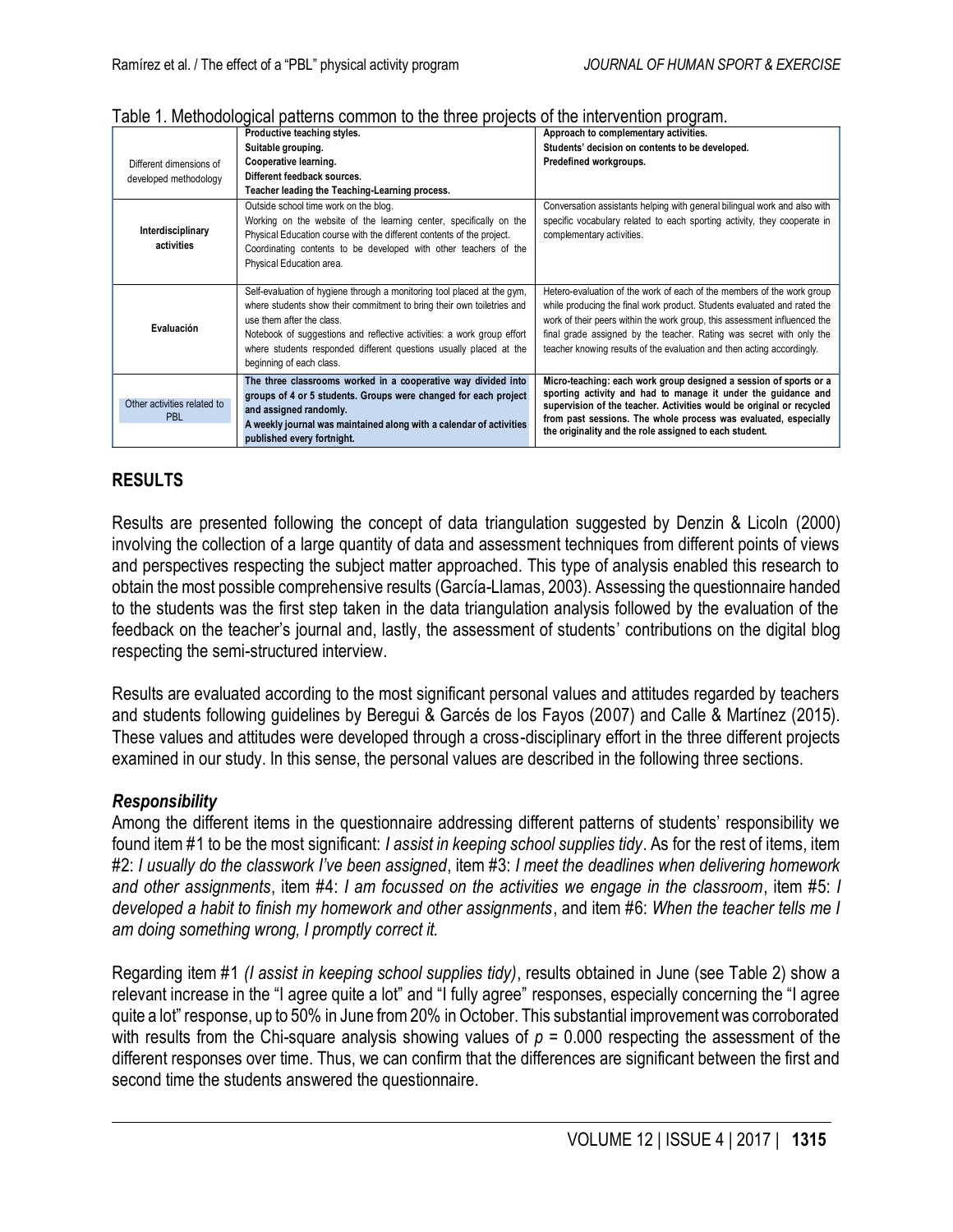|                    | <b>OCTOBER</b> |              |                |                |              | <b>JUNE</b> |             | <b>TOTALS</b>  |             |                |      |              |
|--------------------|----------------|--------------|----------------|----------------|--------------|-------------|-------------|----------------|-------------|----------------|------|--------------|
|                    |                | <b>MALES</b> |                | <b>FEMALES</b> | <b>MALES</b> |             |             | <b>FEMALES</b> |             | <b>FEMALES</b> |      | <b>MALES</b> |
|                    | <b>Frec</b>    | %            | <b>Frec</b>    | %              | <b>Frec</b>  | %           | <b>Frec</b> | %              | <b>Frec</b> | %              | Frec | %            |
| <b>Completely</b>  |                | 1.3          | 2              | 2.7            | 0            | 0           | 0           | $\Omega$       | 3           | 4.0            | 0    | 0            |
| disagree           |                |              |                |                |              |             |             |                |             |                |      |              |
| <b>Mostly</b>      | 7              | 9.3          | 8              | 10.7           |              | 1.3         | 1           | 1.3            | 15          | 20.0           | 2    | 2.7          |
| disagree           |                |              |                |                |              |             |             |                |             |                |      |              |
| Tend to            | 8              | 10.7         | 8              | 10.7           | 2            | 2.7         |             | 1.3            | 16          | 21.3           | 3    | 4.0          |
| disagree           |                |              |                |                |              |             |             |                |             |                |      |              |
| Tend to            | 11             | 14.7         | 10             | 13.3           | 6            | 8.0         | 11          | 14.7           | 21          | 28.0           | 17   | 22.7         |
| agree              |                |              |                |                |              |             |             |                |             |                |      |              |
| <b>Mostly</b>      | 7              | 9.3          | 8              | 10.7           | 18           | 24.0        | 20          | 26.7           | 15          | 20.0           | 38   | 50.6         |
| agree              |                |              |                |                |              |             |             |                |             |                |      |              |
| <b>Fully agree</b> | 3              | 4.0          | $\overline{2}$ | 2.7            | 10           | 13.3        | 5           | 6.7            | 5           | 6.7            | 15   | 20.0         |
| <b>Totals</b>      | 37             | 49.3         | 38             | 50.7           | 37           | 49.3        | 38          | 50.7           | 75          | 100.0          | 75   | 100.0        |

Table 2. Descriptive analysis of item #1 (*I assist in keeping school supplies tidy*).

As for item #3 *(I meet the deadlines when delivering homework and other assignments*), descriptive data (see Table 3) shows an important increase in the "I fully agree" response up to 44% in June from 24% in October.

Table 3. Descriptive analysis of item #3 (*I meet the deadlines when delivering homework and other assignments*).

| ັ                  | <b>OCTOBER</b> |      |       |                |       | <b>JUNE</b>                    |          | <b>TOTALS</b> |                               |       |       |       |
|--------------------|----------------|------|-------|----------------|-------|--------------------------------|----------|---------------|-------------------------------|-------|-------|-------|
|                    | <b>MALES</b>   |      |       | <b>FEMALES</b> |       | <b>MALES</b><br><b>FEMALES</b> |          |               | <b>OCTOBER</b><br><b>JUNE</b> |       |       |       |
|                    | Frec.          | %    | Frec. | %              | Frec. | %                              | Frec.    | %             | Frec.                         | %     | Frec. | %     |
| Completely         | 9              | 12.0 | 13    | 17.3           |       | 1.3                            | 0        | .0            | 22                            | 29.3  |       | 1.3   |
| disagree           |                |      |       |                |       |                                |          |               |                               |       |       |       |
| <b>Mostly</b>      | $\overline{2}$ | 2.7  | 0     | $0.$           |       | 1.3                            | 0        | .0            | 2                             | 2.7   | 1     | 1.3   |
| disagree           |                |      |       |                |       |                                |          |               |                               |       |       |       |
| Tend to            | 5              | 6.7  | 2     | 2.7            | 5     | 6.7                            | $\Omega$ | $.0 \,$       | 7                             | 9.3   | 5     | 6.7   |
| disagree           |                |      |       |                |       |                                |          |               |                               |       |       |       |
| Tend to            | 8              | 10.7 | 6     | 8.0            | 4     | 5.3                            | 4        | 5.3           | 14                            | 18.7  | 8     | 10.7  |
| agree              |                |      |       |                |       |                                |          |               |                               |       |       |       |
| <b>Mostly</b>      | 6              | 8.0  | 6     | 8.0            | 17    | 22.7                           | 10       | 13.3          | 12                            | 16.0  | 27    | 36.0  |
| agree              |                |      |       |                |       |                                |          |               |                               |       |       |       |
| <b>Fully agree</b> | 7              | 9.3  | 11    | 14.7           | 9     | 12.0                           | 24       | 32.0          | 18                            | 24.0  | 33    | 44.0  |
| <b>Totals</b>      | 37             | 49.3 | 38    | 50.7           | 37    | 49.3                           | 38       | 50.7          | 75                            | 100.0 | 75    | 100.0 |

In addition, this study found significant differences (*p=*0.008) when examining dates and genders as reported by the Chi-square analysis performed in June (see Table 4). There was a distinct positive evolution regarding the development of responsibility among students during the period of time that the intervention program was active. Also, female students achieved higher responsibility levels compared with their male peers.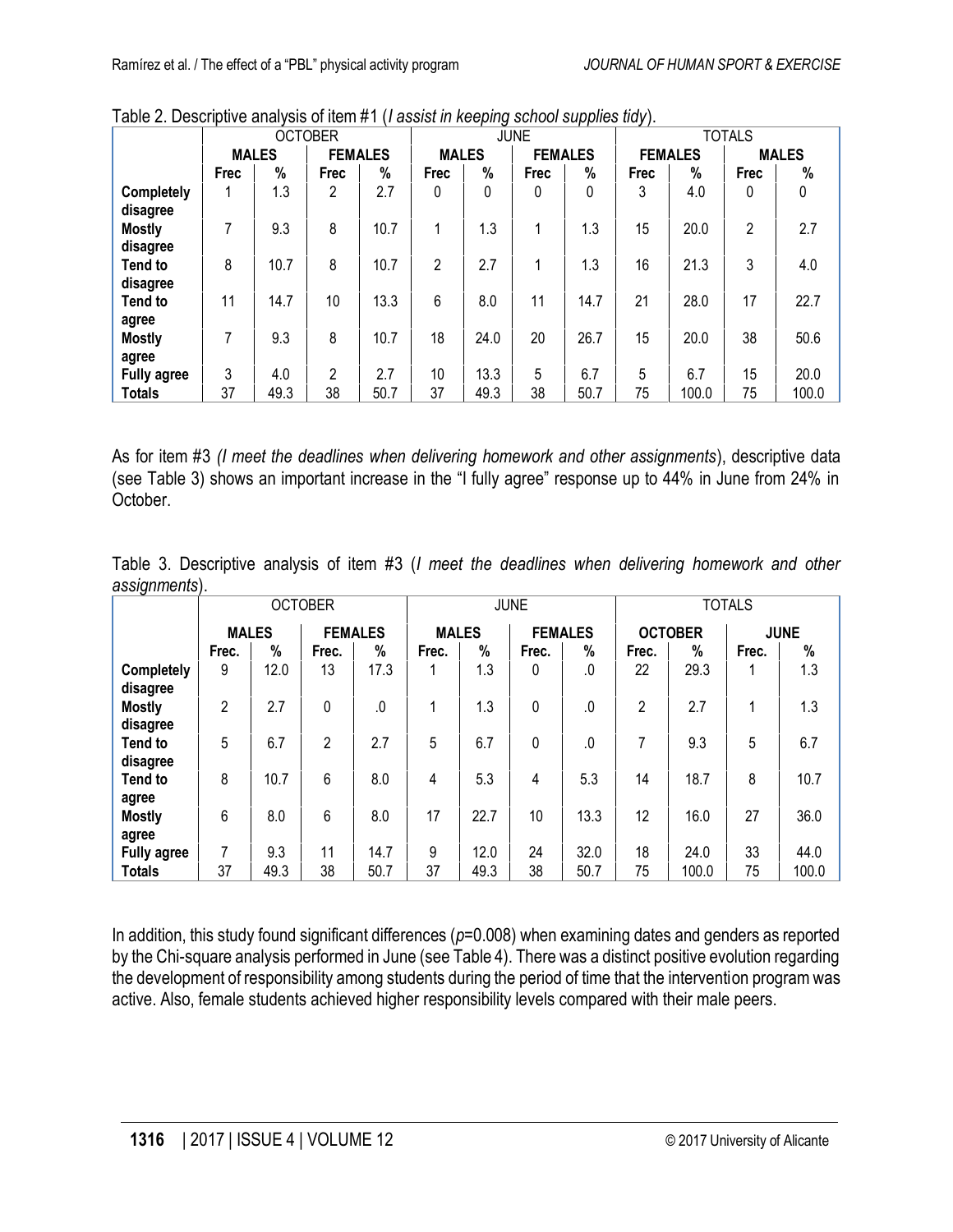|                | Time and gender analyses  | ັ<br>Value | gl | Asymptotic significance<br>(bilateral) |
|----------------|---------------------------|------------|----|----------------------------------------|
|                | Pearson Chi-square        | 5.175(a)   | 5  | .395                                   |
| <b>October</b> | <b>Credibility rating</b> | 6.002      | 5  | .306                                   |
|                | Linear linear association | .040       |    | .842                                   |
|                | N of valid cases          | 75         |    |                                        |
|                | Pearson Chi-square        | 15.622(b)  | 5  | .008                                   |
| Junio          | <b>Credibility rating</b> | 18.601     | 5  | .002                                   |
|                | linear linear association | 11.789     |    | .001                                   |
|                | N of valid cases          | 75         |    |                                        |

#### Table 4. Chi-square test of the global analysis on gender regarding item #3.

Lastly, we address results obtained for item #6 (*When the teacher tells me I am doing something wrong, I promptly correct it)* as we found relevant differences in the Chi-square analysis *(p*=0.025). The global analysis assessing the impact of the program over time (see Table 5) shows that there was an improvement in this personal attitude in June after contrasting results obtained back in October; there was a marked reinforcement in the development of this attitude.

Table 5. Chi-square test over time regarding item #6.

(*When the teacher tells me, I am doing something wrong, I promptly correct it*)

| Global analysis over time | Value     | gl | Asymptotic significance (bilateral) |
|---------------------------|-----------|----|-------------------------------------|
| <b>Pearson Chi-square</b> | 12.825(a) |    | 025                                 |
| <b>Credibility rating</b> | 16.320    |    | 006                                 |
| N of valid cases          | 150       |    |                                     |

In this regard, when examining students' digital blog, we find answers along the lines of the results we obtained from the questionnaire. Students respond in the following manner when requested to put in practice some personal values such as responsibility:

*I couldn't agree more, in addition of the enhanced learning we are experiencing values such as responsibility and fellowship (and their positive and negative implications). TN. G 6ºA, March, 26, 2015. 7:39 PM P-1 (607-609) CAVA*

*Definitely, we have to respect our classmates and be responsible with our assignments and homework. ZNC 6°B, March, 1, 2015. 11:07 PM P-1 (675-676) C CAVF*

On the other hand, teachers reflect the improvements regarding this value during the intervention program on the journal. It was addressed multiple times:

*The working environment has definitely improved and disruptions in class have decreased considerably, this could be explained by the contents we are teaching at the moment which provide students with sufficient leeway for feeling free and responsible, at least for most of them. 11/10/2014 P-1 (088-090) GCR*

*On the whole, the responsibility level has been exceptionally good regarding the third project, with just a negligible minority of students not complying with their assignments. 06/12/2015 P-3 (4087-4089) PDCI*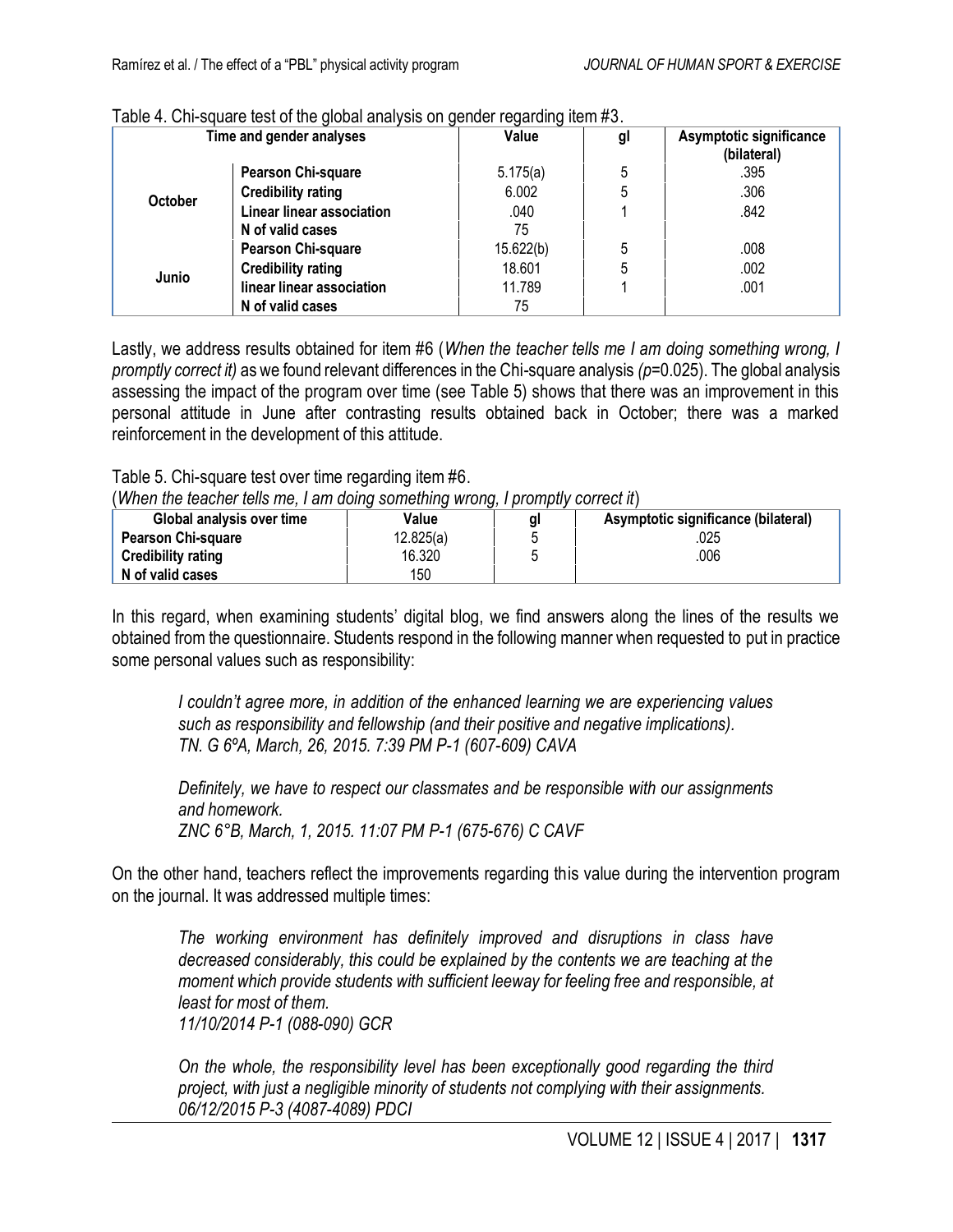With regard of the last comment, at the end of the academic year this study confirmed previous data from the questionnaire suggesting a significant improvement in the general implication of every group towards classwork and assignment.

# *Effort*

While addressing effort and persistence, we found some related items in the questionnaire with results significantly shifting over time from October to June. In this sense, *item #12: "I put special effort into the Physical Education course"* and *item #19: "I persevere in participating in the activities of the Physical Education course even if they are not to my liking"* show a marked difference in results between the two times the questionnaire was approached. The Pearson Chi-square test provided a value of *p=*0.011 (see Table 6) in a global analysis focussed on participants' gender (item #12), confirming a higher level of effort among female students compared to that of their male peers.

Table 6. Chi-square test of global analysis on gender regarding item #12.

*(I put special effort into the Physical Education course)*

| Global analysis on gender                     | Value          | gl | <b>Asymptotic significance</b><br>(bilateral) |
|-----------------------------------------------|----------------|----|-----------------------------------------------|
| <b>Pearson Chi-square</b>                     | 12.968(a)      | 4  | .011                                          |
| <b>Credibility rating</b><br>N of valid cases | 14.022<br>.011 |    | .007<br>.918                                  |

In addition, this research found other significant differences in the Chi-square test (*p=*0.010) regarding *item #19 (I persevere in participating in the activities of the Physical Education course even if they are not to my liking)* when comparing results obtained in October to those presented in June (see Table 7).

| Global analysis over time | Value     | gl | Asymptotic significance<br>(bilateral) |
|---------------------------|-----------|----|----------------------------------------|
| Chi-cuadrado de Pearson   | 15,014(a) |    | .010                                   |
| <b>Credibility rating</b> | 16.563    |    | .005                                   |
| N of valid cases          | 150       |    |                                        |

Table 7. Chi-square analysis over time regarding item #9.

Students' responses to the semi-structured interview included multiple references stating the importance of values such as effort and persistence, regarded as benchmarks and models for our teamwork strategies and also, in individual attitudes which aim to meet a collective goal. Below, we are showing some of the opinions concerning the contents of the projects and the students' preferences:

*Juggling and gymnastic skills circuits. They are really fun and we are learning something new. When everyone is focussed on these activities we can achieve them while doing something else than soccer, they feel like new opportunities. TMG 6ºC, March, 6, 2015, 5:26 PM P-1 (236-240) CARF* 

*Truth is, this year we have really persevered in the Olympics in Ancient Greece project. FPC 6ºC, June 22, 2015, 8:42 AM (1433-1434) JOL*

*The ancient Greece, our class has really put a great effort into the Ancient Greece project.*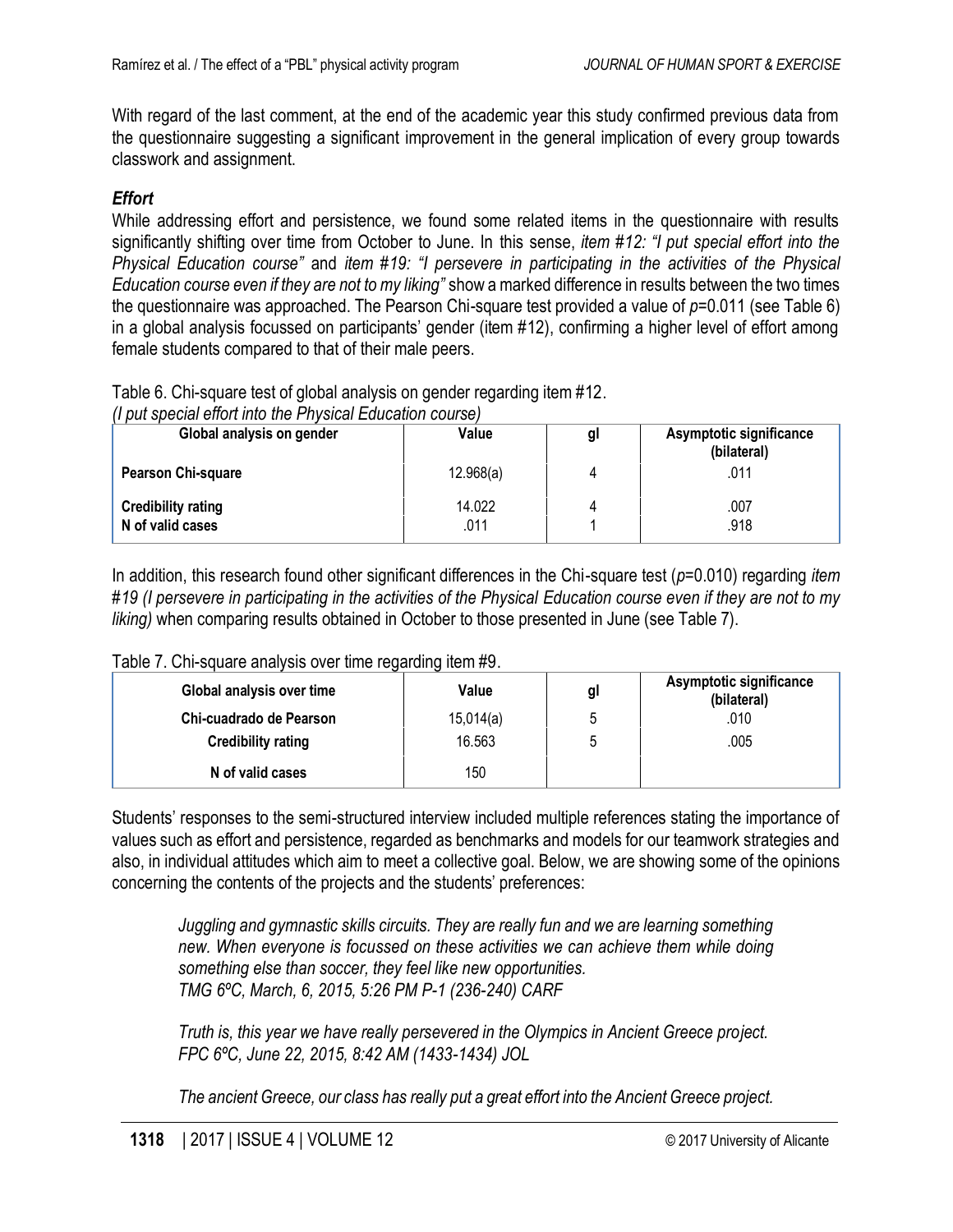*IRB 6ºB, June, 22, 2015, 11:14 AM P-3 (1499-1501) JOL*

References to effort and persistence as means to properly approach work while meeting the different goals can be found over the course of the academic year. The "hidden", underlying role of the teacher during the intervention program was to address several values, especially responsibility and effort. In this sense, the teacher's journal reflect feedback in line with those comments placing work as a central dimension closely linked to effort in order to meet the goals. Below, examples of the aforementioned feedback:

*As days go by and students become aware of the final stretch of the quarter, they are encouraged to complete their tasks. A project has been already finished with high marks, some of the students have even approached the QR codes. However, it is being really difficult to properly manage our work across all the students, an issue arising in every subject we teach at the school center. 9-3/10/2015 P-2 (3754-3758) CUCP*

*The three groups are highly motivated when approaching the task at hand and we are asking parents to help students complete their work at home since the school day is simply not enough for the complexity and volume of tasks. 09-08-15-6/16/2015 P-3 (342-344) EFA*

## *Self-worth and personal autonomy*

Self-worth, personal autonomy and self-reliance were other values we addressed and developed during the intervention program. Since these values entail similar characteristics we are grouping and analyzing them together. We found several items in the questionnaire related to these values and we placed special attention on those linked to self-worth as in the case of *item #20: "I am trying to become less shy", item #26: "I accept myself as I am"* and *item #37: "I am the best in my class in sporting activities".* All of these items did indeed show improvements when comparing results obtained in October with those obtained in June. In this regard, *item #20* saw a 12 point improvement in the range of responses "I fully agree". Respecting the other two items, #*26* and #*37,* they show significant differences in the Pearson Chi-square test when assessing the analysis on the whole over time. Results confirm that male students see themselves as the best fit for sporting activities, especially the first time the questionnaire was employed in October *p*=0.020 (see Table 8).

Table 8*.* Chi-square test on global analysis on gender regarding item #37.

(*I am the best in my class in sporting activities*)

|                | Time and gender analyses  | Value     | gl | Asymptotic significance<br>(bilateral) |
|----------------|---------------------------|-----------|----|----------------------------------------|
|                | <b>Pearson Chi-square</b> | 13.343(a) | 5  | .020                                   |
|                | <b>Credibility rating</b> | 15.631    | 5  | .008                                   |
| <b>October</b> | Linear linear association | 12.418    |    | .000                                   |
|                | N of valid cases          | 75        |    |                                        |
|                | <b>Pearson Chi-square</b> | 10.200(b) | 5  | .070                                   |
| Junio          | <b>Credibility rating</b> | 12.966    | 5  | .024                                   |
|                | linear linear association | 6.924     |    | .009                                   |
|                | N of valid cases          | 75        |    |                                        |

Respecting *item #27: "I dress according to my own tastes"* and item #28*: "When the Physical Education teacher gives pertinent information, I usually contribute with my feedback on the subject matter", they show*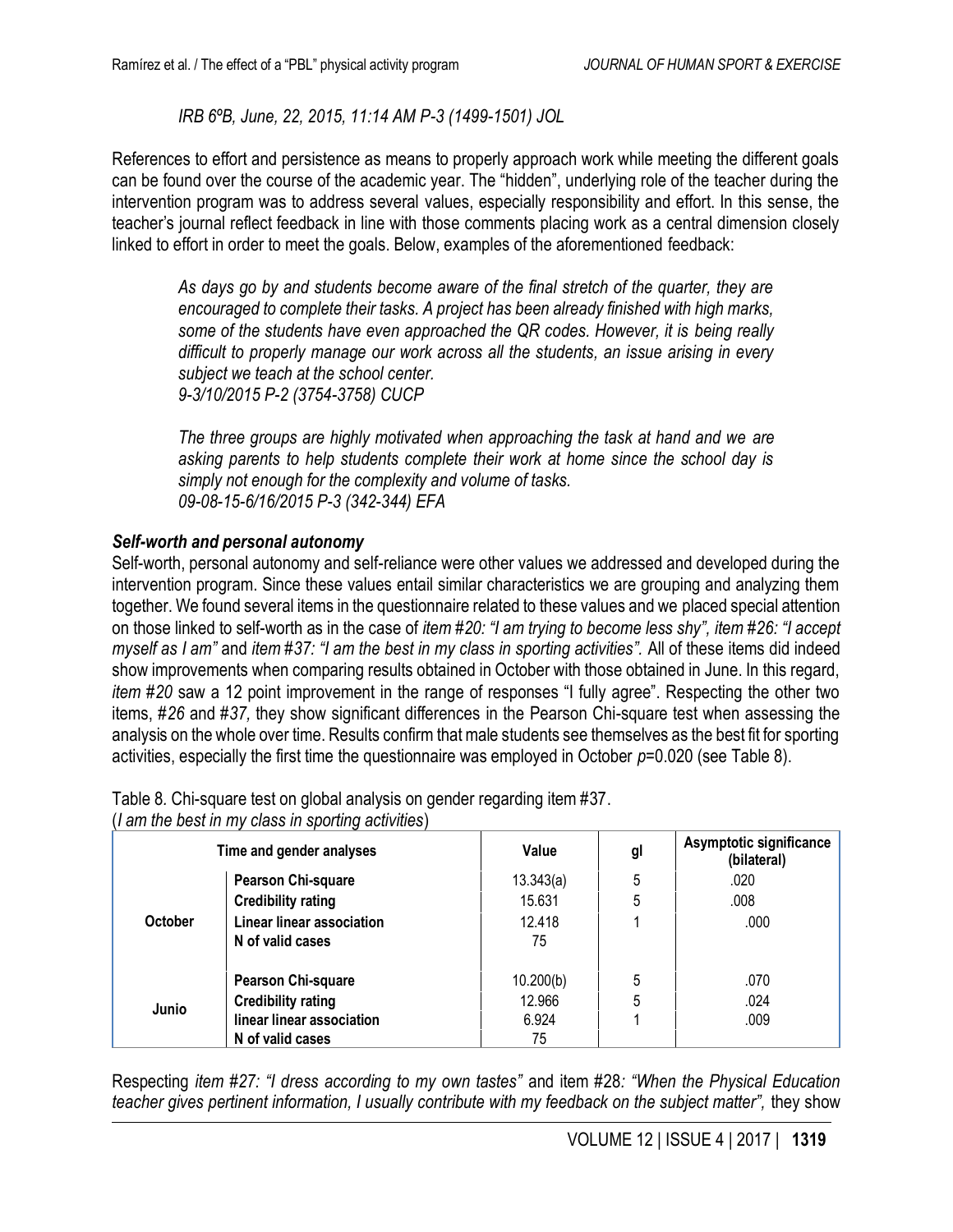significant differences in the Chi-square test when globally assessing the evolution of items over time (see Table 9). This means that the value personal autonomy was successfully developed during the intervention program, even if some of the differences can be explained by students' natural maturing over the academic year. Usually, personal autonomy can be considered an additional, positive dimension when developing, attaching and retaining other personal values.

Table 9. Chi-square test regarding dates in item #27.

| Global analysis over time | Value     | gl | asymptotic significance<br>(bilateral) |
|---------------------------|-----------|----|----------------------------------------|
| <b>Pearson Chi-square</b> | 12.917(a) | ∽  | .024                                   |
| <b>Credibility rating</b> | 13.900    |    | .016                                   |
| <b>Valid cases</b>        | 150       |    |                                        |

These items confirm the validity of the methodology approached to assess the development of values. In this sense, students' responses to the semi-structured interview also show signs of continuous, positive development over the academic year.

*Juggling. I thought it was the hardest activity but I made it through. JM.GG 6ºB, March, 9, 2015, 4:24 PM P-1 (245) CARF*

*Indeed, even if we all have different motor skills I think everyone can take part in these activities. TN.G 6ºA, March, 26, 2015, 7:39 PM P-1 (410-411) CAFA*

*Sports teach me how to trust myself and also how to stay calm and avoid confrontation. JL.GO 6ºA, June, 22, [2015, 11:37 A](https://blogefvicentealeixandre.wordpress.com/2015/06/17/chicos-y-chicas-llegamos-al-final-del-cursovamos-a-evaluar-el-proyecto-de-las-olimpiadas-y-el-curso-en-general/comment-page-1/#comment-364)M (2099-2100) MVCA*

*Sports makes me confident about myself so I can go about my daily life. AHC 6ª A, June, 2[2, 2015, 11:38 A](https://blogefvicentealeixandre.wordpress.com/2015/06/17/chicos-y-chicas-llegamos-al-final-del-cursovamos-a-evaluar-el-proyecto-de-las-olimpiadas-y-el-curso-en-general/comment-page-1/#comment-365)M (2112-2113) MVCA*

In this line, activities that students' tackle individually within the work groups are fondly regarded, as it was the case when procuring materials for the Olympics in ancient Greece project.

*I especially enjoyed the Ancient Greece project, I had a lot of fun making my own costume. FHP 6ºA, June, 22, 2015, 9:32 AM P-3 (1446) JOAC*

*The costume for the Ancient Greece project was really fun to make. VGG 6B, June, 22, 2015, 9:50 AM P-3 (1460) JOAC*

*I really enjoyed working on Word without external help. IRB 6ºB 22 junio, 2015 a las 11:14 AM (1901) ACCA*

*Now I know how to do things on my own, especially after working on the blog. EN.CC 6ºC 23 junio, 2015 a las 11:38 AM (2149) ACCA*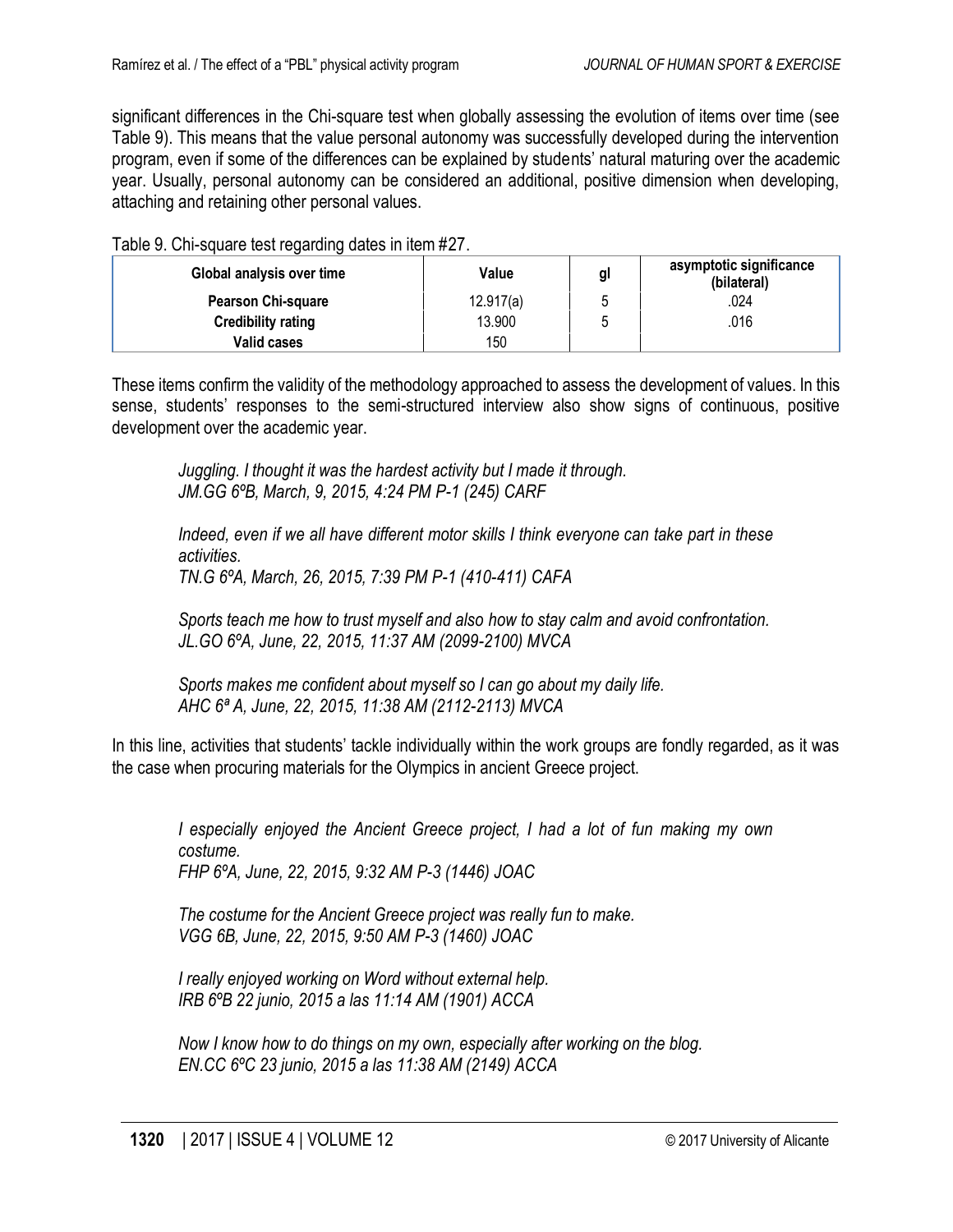The teacher's journal usually reflects the development, management and assessment of individual, personal values:

*Students have an overall poor self-worth, this value should be worked on. 14/10-15/10 P-1 (4117-4118)*

*I think students have issues with their self-worth, definitely need further observation before tackling this issue. 27/10/2014 P-1 (4120-4121)* 

*Oddly enough, I tried to reinforce the self-worth of these particular students. During the sessions where we enjoyed great attention and positive working dynamics the leaders of the class had been clearly defined beforehand. 16-17-23-03/24/2015 P-2 (4045-4050) VSL*

*This is the first time I appeal to their responsibility and personal autonomy when students were asked to develop their own work practice and the result was that most did hide*  within the work group in order to avoid working on their own as intended, they got *approached and reminded of the goals of the projects and consequences of not completing the tasks they are assigned. 11/03/2014 P-1 (061-064) VIA*

#### **DISCUSSION AND CONCLUSIONS**

#### *Responsibility*

Results of item #1 respecting this personal value reinforce other conclusions from previous research on the same field of knowledge with similar goals and the same average age of participants. In this sense, research by García-Pérez (2011) focussing on this item found that 40.6% of male students and 46.7% of female students responded, "I fully agree" regarding the need of tidying up the classroom and school supplies after the Physical Education class. Along these lines, Collado (2005), when assessing 12-13-year-old students, reported an increased bias towards positive responses in this regard both in male and female students over the course of the academic year.

In light of these findings, we agree with Prada (2003) reporting the need of "teaching the ethics of responsibility and its central role in human freedom, we are the only beings capable of taking ownership and responsibility for our actions*".* We consider then our accountability both for the things we do and those we do not, as Díaz & Alfaro (2014) posit "teachers must lead by example students, so they are held accountable and take ownership for the different activities they engage*".*

Respecting genders, results show that female students turned in assignments and homework better than their male peers. This corroborates research by García-Pérez (2011), who concluded *"*female students are more responsible when turning their assignments and homework on time*"*, even if in this research by García-Pérez the obtained results did not show significant differences regarding the Chi-square test, the analysis focussing on gender or the evaluations of responses to the questionnaire over time (October and June). In this line, we concur with results from Aldea-López (2004), finding that "a responsible person tends to stay motivated when tackling an assigned task as well as loyal to the proposed goals"*,* responsibility is thus regarded as a moderating factor.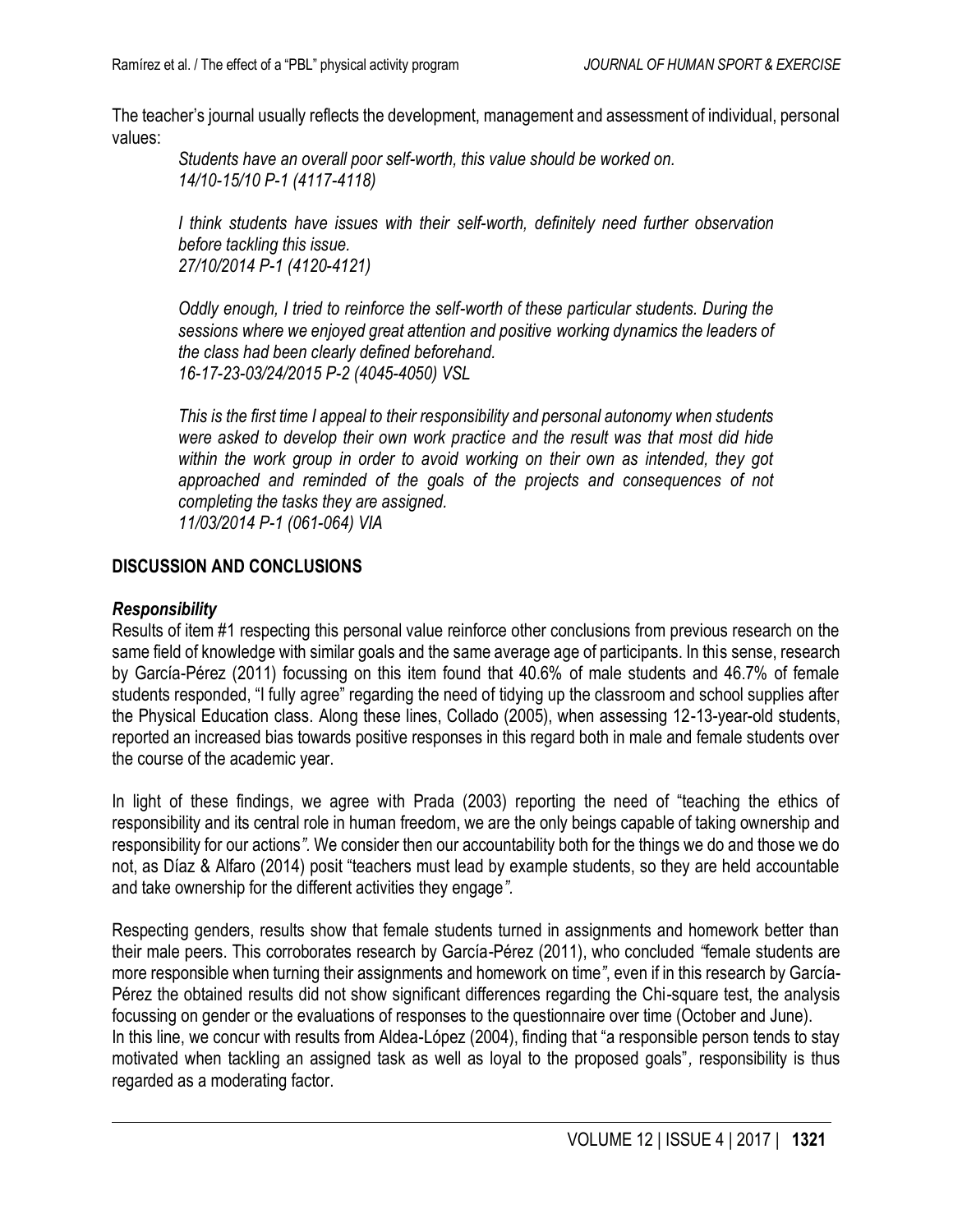In this sense, we also agree with Proyecto Cártama (2014) and their focus on approaching PBL to *"*form competent and self-sufficient persons accepting their responsibilities and acting independently while respecting others". Education institutions should engage in projects with equity and keep high expectations regarding their students, focussing on developing their full potential through, human values and personal competences through a reflective, critical, involved and supportive teaching experience in the face of social injustices.

When assessing the responsibility of teachers and their central role in the guidance of students through the teaching-learning process, it is worth noting some conclusions from Proyecto Cártama (2014) in this regard: "in a learning environment, teachers should be held accountable for their personal development and continuous learning*".* Thus, teachers engaged in self-development with the intention to apply the teaching methodologies already proven successful in the scientific literature should get involved in the Project.

In addition, regarding the PBL methodology approached in our research during the intervention program, we would like to highlight conclusions from González, Madoz & Gorga (2008): *"Teachers are no longer regarded as benchmarks of knowledge and wisdom when the PBL methodology is implemented, they are considered as moderators of the learning process instead".* On the other hand, students are more active and willing to engage in responsible, cooperative tasks affecting their learning experience.

Lastly, Díaz & Alfaro (2014) posit a significant conclusion: "when teachers lead by example, students are held accountable for their responsibility regarding the activities they engage in"*.* Therefore, the PBL methodology involves a high level of responsibility; a value which is intrinsic to the teacher but should be developed among students, this is the main purpose of the Project.

At the end of the academic year, we confirmed all data collected from the questionnaire with a satisfactory level of involvement in every work group regarding work and assignments. In this sense, one of the main personal values initially signalled as especially relevant saw a significant development at the end of the academic year, as already reported in previous research by Öngün & Demirağ (2015) and Sáenz & Ruiz (2012).

# *Effort*

This personal value was also assessed given its increased importance in the current state of our current education system over other values. Results show differences in gender and time, with male students exhibiting a higher level of effort compared to their female peers, corroborating findings from Cepero,García & López (2013); García-Pérez (2011) & Martínez et al., (2014) especially in the development of this value over the academic year. In this regard, the level of effort is in fact lower over time in the case of female students whereas male students manage to keep their effort high. Also, Posadas (2009) analyzed the importance of effort in the Physical Education course by examining the personal values that students wanted to acquire through the practice of sporting activities, with results showing that, among the six initial values assessed, effort and persistence towards assigned tasks were in second place in order of relevance. Similar results were drawn by Figueras (2008) when approaching these personal values in a sample comprised of students coursing 5th and 6th year in Spanish Primary Education in the region of Granada (Spain). In this case, effort was found to be the third best regarded personal value in order of importance.

One of the characteristics of the current education system model is students' increased willingness to put personal effort into Physical Education and sports, enabling the development of a different methodology for both activities supported by multiple factors related to a certain dimension and evolving following a common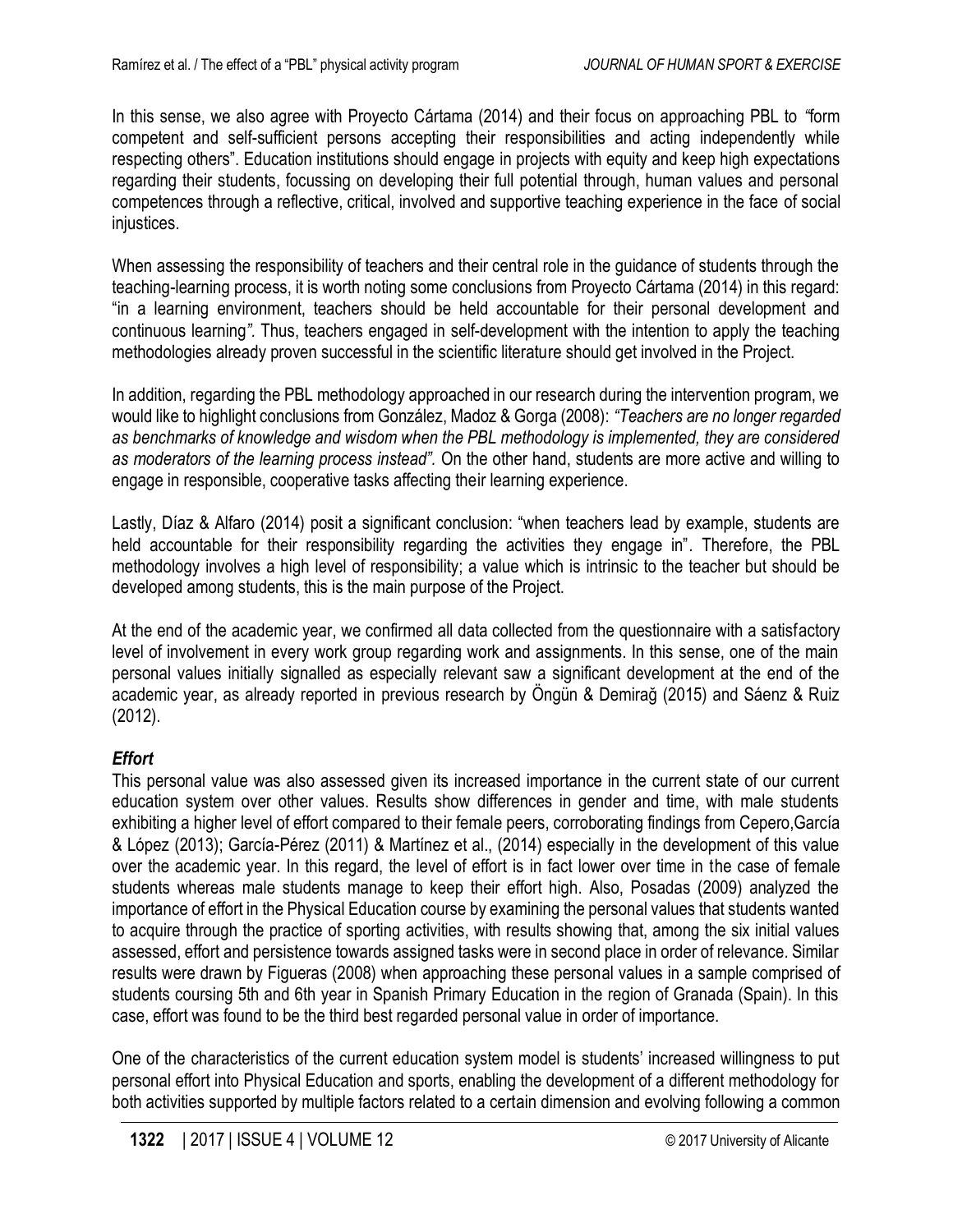pattern (Cantó, García, López y Miñarro, 2016; Cepero, García & López, 2013; Cuberos, Giráldez, Zagalaz, Sánchez, y García, 2016; Folgar, Boubeta y Cristóbal, 2014). In the School ambit, we can only find a sporting activity that cannot be considered co-educational and is justified by male traits such as strength, power, resistance… as opposed to traditional female traits such as rhythm, coordination, balance and others better suited for different sporting activities: rhythmic gymnastics and sports gymnastics, dance and corporal expression among others. We found that some of these observations have changed in recent times, however they are still fundamentally in line with research by Figueras (2008) & Posadas (2009).

Cecchini et al. (2008) revealed through a multiple regression analysis that approach goals regarding students' assignments affected their persistence and effort towards Physical Education. These findings are in line with those reported within an academic context by Elliot & McGregor (2001) and, in the ambit of Physical Education, by Guan, Xiang, McBride & Bruene (2006). In our research, avoidance goals also contributed to explain persistence/efforts levels, once more falling in line with reports from Guan et al. (2006).

In light of all of the above, we believe that our results confirm that focussing on work and repeating the importance of the day's message did indeed draw students' attention on the relevance of effort and its consistency in order to achieve positive results in any task engaged. Regarding the increased importance of effort compared to the rest of personal values in our current education system, research by Martín et al. (2006) is worth mentioning as it reported that 58% of students blamed lenient teachers for their own lack of effort. On the other hand, 28% of students suggested that their lack of effort derived from a poor understanding of the contents as they were barely useful compared to the knowledge already acquired.

Finally, we highlight the following words from a teacher participating in research by Soto (2011, page 333) reflecting on his students:

"I try to pass them the message that effort is needed to achieve any objective, not only in the ambit of School or other education centers, but also in every aspect of life. You will not make it far without effort".

# *Self-worth and self-efficacy*

Data collected in June show that the intervention program was critical for the positive development of selfworth and self-efficacy among students, these results are in line with research by Castellano & Pantoja (2017); Cuesta (2013) and Domínguez & Castillo, (2017).

Similarly, we also agree with the findings from Marín-Regalado (2007) researching students from Granada (Southern Spain) in their 5th and 6th year in Spanish primary education. This researcher developed a program to improve self-concept and self-worth and found that students should have a clear knowledge of their qualities and faults and those of their peers in order to positively build self-worth within the classroom.

Both the methodology and contents approached during the intervention program were central to the coeducational dimension involved in the learning process. Thus, gender stereotypes associated with certain sporting activities were eliminated, as already proposed in recent intervention programs developed by Hernández-Mendo, Blanco-Villaseñor, Pastarna, Morales-Sánchez & Ramos-Pérez (2016). In this sense, Baena & Ruiz (2009) posit that "regarding the practice of physical activities, traditional gender-based prejudice conveying any kind of weakness in women should be eliminated. The contents of the course should be taught equally for male and female students".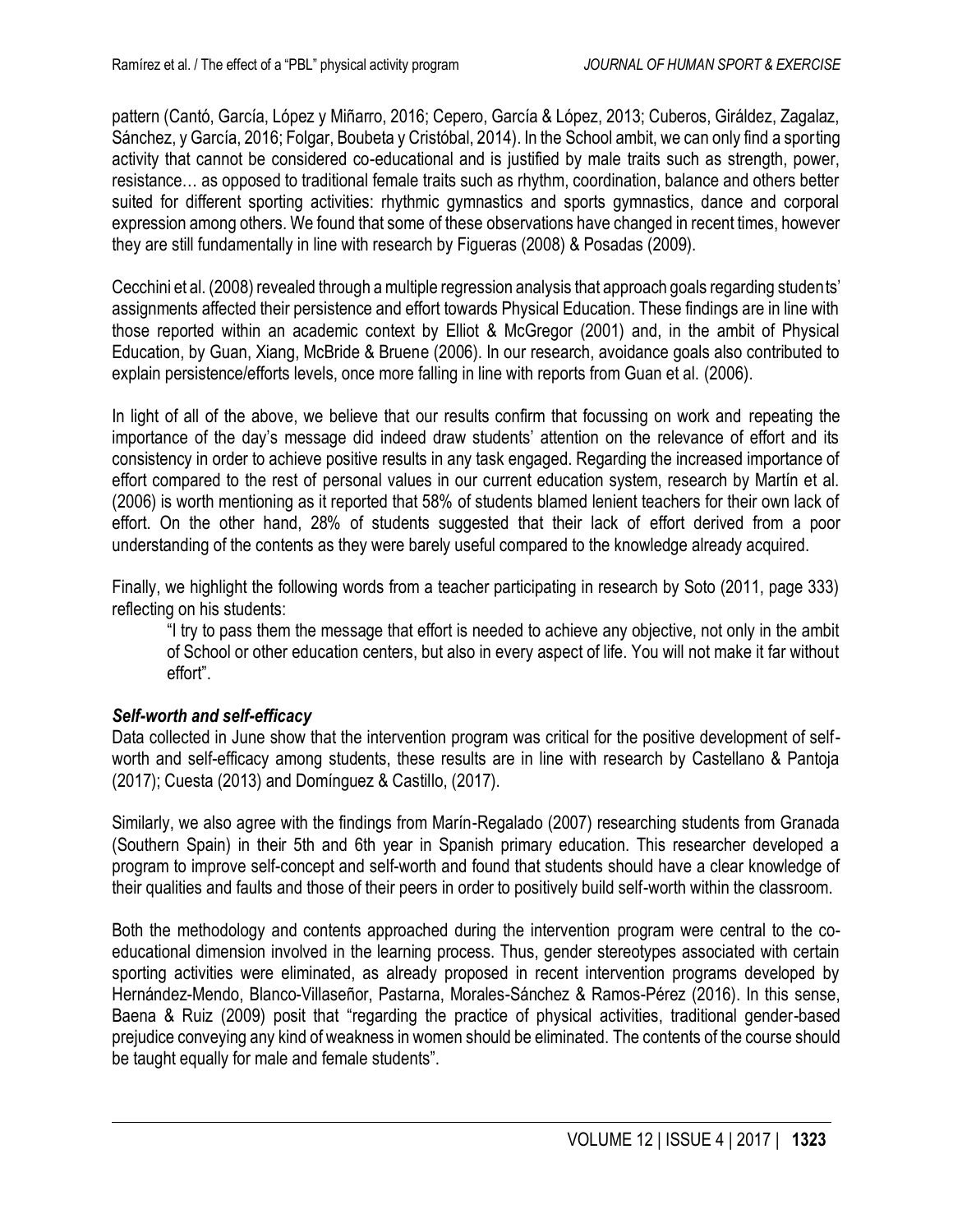Results from our research also show that, in October, male students considered themselves as a better fit for sporting activities. However, results in June show that they regard their female peers equally thanks to the values developed through the intervention program. Esnaola (2005) & Navarro-Patón, Barreal-López & Basanta-Camiño (2016) reported in this sense significant, statistical differences respecting gender when assessing physical aptitudes, in this case males show an increased physical fitness.

Lastly, Fraser-Thomas & Beaudoin (2004), de Robles-Rodríguez, Abad-Robles & Fuentes-Guerra and Benito-Peinado (2017) also researched personal values associated to self-worth reporting that an approach to new sporting activities as opposed to traditional sports secured equal opportunities for all students independently from their gender with an increased participation of females in these activities. These studies paved the way for certain physical activities where gender-based prejudices are still in place.

The overall conclusions we can draw from our research are the following: a) implementing an intervention program based on the PBL methodology in the Physical Education course had a positive impact on the development of personal values among all students involved, b) responsibility and effort were the most appreciated values by students and teachers, with a higher level of responsibility in the case of female students reflected on items #1 and #3 in the questionnaire. However, male students displayed a higher level of effort into activities related to the Physical Education course. Results on gender-based differences obtained at the end of the academic year show that equity was achieved in students' competences in sporting activities. This positive outcome was explained by the development of students' self worth by approaching other personal values such as persistence and effort.

Lastly, the PBL methodology incited a pro-environmental behavior and an increased respect for school materials, supplies and facilities. More importantly, the PBL experience sparkled enthusiasm and motivation among all students towards the contents they worked on. Success was within everyone's reach encouraging the positive effects of physical activity on their personal sense of self-worth.

# **REFERENCES**

- 1. Aguado, R. M., Garzarán, A. P., y Fernández, J. M. G. (2015). La transmisión de valores a través del deporte. Deporte escolar y deporte federado: relaciones, puentes y posibles trasferencias. Retos: nuevas tendencias en educación física, deporte y recreación, (28), 276-284.
- 2. Aldea-López, E. (2004). La evaluación en Educación en valores. OEI, Organización de Estados Iberoamericanos para la Educación, la Ciencia y la Cultura. Programas Educación en Valores. Municipalidad de Chillán, Chile.
- 3. Baena, A. y Ruiz, P. J. (2009). Tratamiento educativo de la coeducación y la igualdad de sexos en el contexto escolar y en especial en educación física. Aula Abierta, 37(2), 111-122.
- 4. Beregui, R., y Garcés de los Fayos, E. (2007). Valores en el deporte escolar: estudio con profesores de Educación Física. Cuadernos de psicología del deporte, 7(2),89-103.
- 5. Bolívar, A. (1998). Educar en valores. Una educación en la ciudadanía. Colección educación XXI. Junta de Andalucía. Consejería de Educación y Ciencia.
- 6. Calle, M.T., y Martínez, M.E. (2015). Los valores del movimiento olímpico en la Educación Física: su contenido y presencia en la educación secundaria obligatoria en España. Materiales para la Historia del Deporte, Suplemento Especial (2), 357-363.
- 7. Cantó, E. G., García, P. L. R., López, C. S., & Miñarro, P. Á. L. (2016). Tiempo de ocio y práctica físico-deportiva en escolares (10-12 años) de la región de Murcia (España): diferencias en función del género. REXE-Revista de Estudios y Experiencias en Educación, 11(22), 155-168.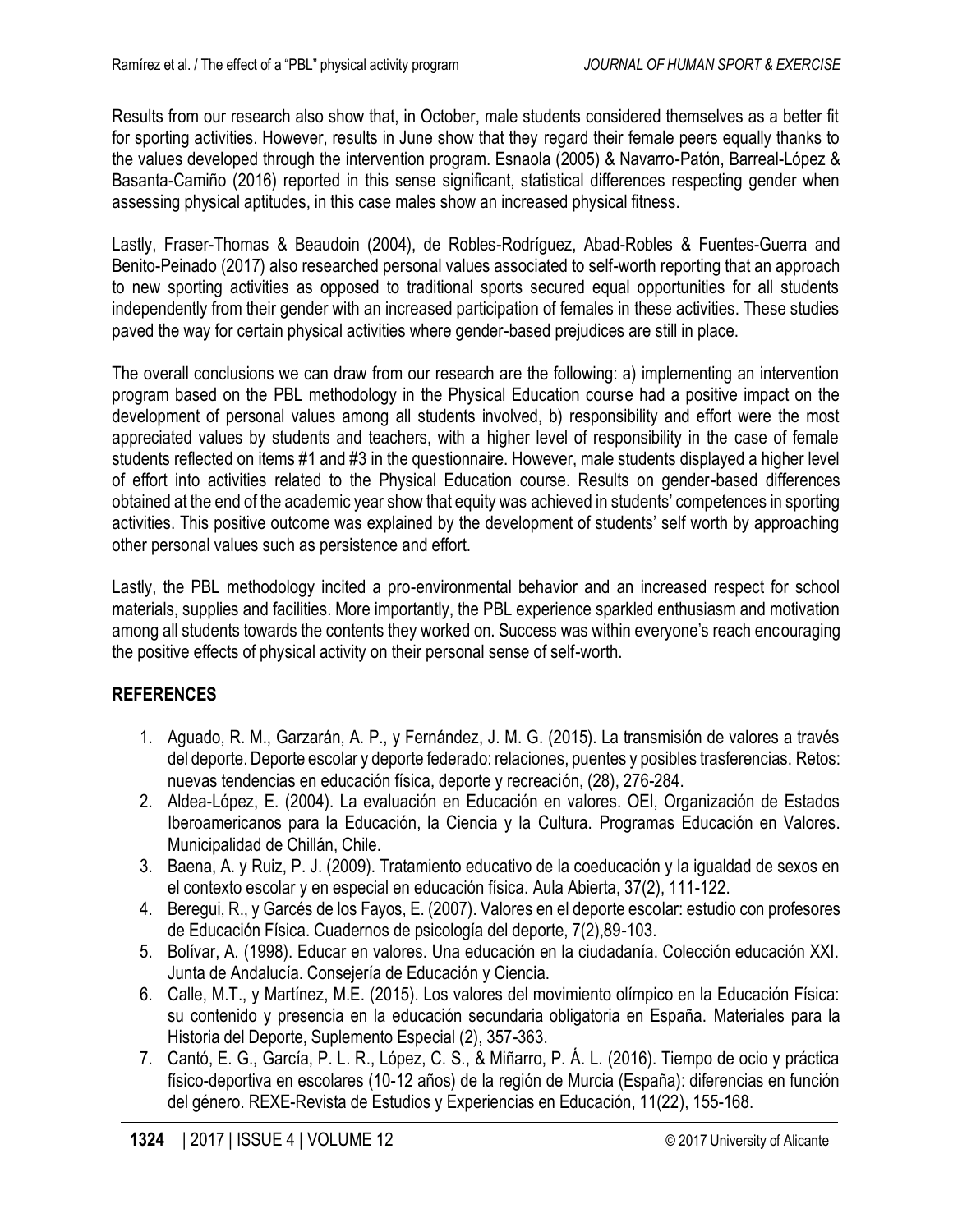- 8. Castellano, E.A. y Pantoja, A. (2017). Eficacia de un programa de intervención basado en el uso de las TIC en la tutoría. Revista de Investigación Educativa, 35(1), 215-233. <https://doi.org/10.6018/rie.35.1.248831>
- 9. Cecchini, J. A., González-Mesa, C., Méndez, A., Fernández-Río, J., Contreras, O., y Romero, S. (2008). Metas sociales y de logro, persistencia-esfuerzo e intenciones de práctica deportiva en el alumnado de Educación Física. Psicothema, 20(2), 260-265.
- 10. Collado, D. (2005). Transmisión y adquisición de valores a través de un programa de Educación Física basado en el juego motor, en un grupo de alumnos y alumnas de Primero de la ESO. Universidad de Granada. Granada.
- 11. Chacón, R., Arufe, V., Zagalaz, J. C., Zagalaz, M. L. y García, D. C. (2016). Estudio relacional de la práctica deportiva en escolares según el género. SPORT TK-Revista EuroAmericana de Ciencias del Deporte, 5(1), 85-92.
- 12. Cuesta, J.M. (2013). Relación entre la insatisfacción con la imagen corporal, la autoestima, el autoconcepto físico y la composición corporal, en el alumnado de tercer ciclo de Educación Primaria de la ciudad de Motril. Universidad de Granada. Granada.
- 13. Del Villar, F. (1993). El desarrollo del conocimiento práctico de los profesores de Educación Física, a través de un programa de análisis de la práctica docente. Un estudio de casos en Formación Inicial. Universidad de Granada. Granada.
- 14. Denzin, N.K. y Lincoln, Y.S. (2000). The discipline and practice of qualitative research. En N. K. Denzin y Y. S. Lincoln (Eds.), Handbook of Qualitative Research. London: Sage Publications, 1-28.
- 15. Díaz, F., y Alfaro, L.A. (2014). Definición de competencias para un currículo con incorporación de las TIC en estudiantes del grado quinto de primaria en el área de español. Nuevos cuadernos de pedagogía, 2, 26-35.
- 16. Domínguez, C. L., & Castillo, E. (2017). Relación entre la danza libre-creativa y autoestima en la etapa de educación primaria. Cuadernos de Psicología del Deporte, 1(1), 73-80.
- 17. Elliot, A.J., y McGregor, H.A. (2001). A 2x2 achievement goal framework. Journal of Personality and Social Psychology, 80, 501-519.<https://doi.org/10.1037/0022-3514.80.3.501>
- 18. Esnaola, I. (2005). Autoconcepto físico y satisfacción corporal en mujeres adolescentes según el tipo de deporte practicado. Apunts. Educación física y deportes, 80, 5-12.
- 19. Figueras, F. J. (2008). Motivaciones del alumnado de 5º y 6º de Educación Primaria de la provincia de Granada hacia la práctica de las actividades extraescolares y la influencia que los agentes de socialización y practicantes tienen en la transmisión de valores. Universidad de Granada. Granada.
- 20. Folgar, M. I., Boubeta, A. R., & Cristobal, R. V. (2014). Motivaciones para la práctica deportiva en escolares federados y no federados. Retos: nuevas tendencias en educación física, deporte y recreación, (25), 80-84.
- 21. Fraile, A. (1997). Perspectiva crítica de una experiencia de deporte escolar. II Jornadas de Sociología del Deporte, 101-106. I.A.D., Málaga.
- 22. Fraser-Thomas, J., y Beaudoin, C. (2004). Girls appreciation of new physical education curriculum classes. Avante, 10(2), 45-56.
- 23. García-Llamas, J.L. (2003). Métodos de investigación en educación. Volumen II, investigación cualitativa y evaluativa. UNED. Madrid
- 24. García-Pérez, A. (2011). Influencia de un programa de Educación Física basado en las competencias motrices, digitales y lingüísticas, en la transmisión y adquisición de valores individuales y sociales en un grupo de 5º de educación primaria. Universidad de Granada. Granada.
- 25. González, A. H., Madoz, M. C., y Gorga, G. (2008). El caso de Algoritmos, Datos y Programas. III Congreso de Tecnología en Educación y Educación en Tecnología. Universidad Nacional de la Plata.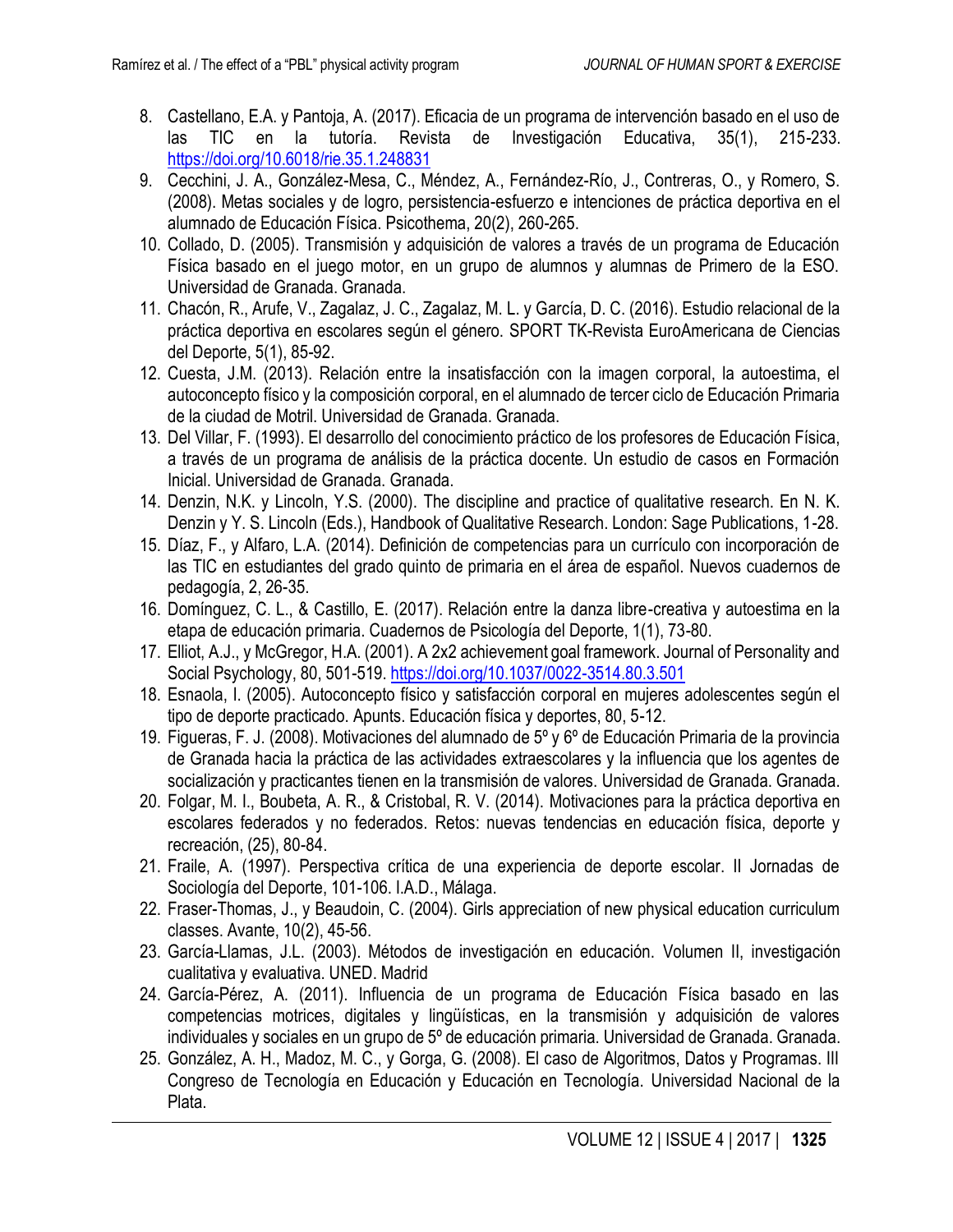- 26. Guan, J., Xiang, P., McBride, R., y Bruene, A. (2006). Achievement goals, social goals and students'reported persistence and effort in high school physical education. Journal of Teaching in Physical Education, 25, 58- 74.<https://doi.org/10.1123/jtpe.25.1.58>
- 27. Hernández, F. (2000). Los proyectos de trabajo: la necesidad de nuevas competencias para nuevas formas de racionalidad. Educar, 26, 39–51[. https://doi.org/10.5565/rev/educar.272](https://doi.org/10.5565/rev/educar.272)
- 28. Hernández-Mendo, A., Blanco-Villaseñor, A., Pastarna, J. L., Morales-Sánchez, V., y Ramos-Pérez, F. J. (2016). Sagt: aplicación informática para análisis de generalizabilidad. Revista Iberoamericana de Psicología del Ejercicio y el Deporte, 11(1), 77-89.
- 29. Hidalgo, H.M., Tenorio, G.C. y Ramírez, M.S. (2016). Atributos de innovación en el desarrollo de competencias digitales en educación básica usando recursos educativos abiertos en una comunidad rural de Colombia. Revista de Investigación Educativa (), 53-73.
- 30. Larios, E. (2017). Educación en Valores. Revista RAITES, 3(6), 69-87.
- 31. Maldonado, M. (2008). Aprendizaje basado en proyectos colaborativos. Una experiencia en educación superior. Revista de Educación Laurus, 14(28), 158-180.
- 32. Marín-Regalado, M. N. (2007). "Efectos de un programa de Educación Física basado en la Expresión Corporal y el Juego Cooperativo para la mejora de habilidades sociales, valores y actitudes en alumnado de Educación Primaria". Universidad de Granada. Granada.
- 33. Martín, E. Mateos, M. Martínez, P. Cerví, J. Pecharroman, A. y Villalón, R. (2006). Las concepciones de los profesores de educación primaria sobre la enseñanza y el aprendizaje. Nuevas formas de pensar la enseñanza y el aprendizaje. Madrid.
- 34. Martín, M y Muñoz, Y. (2010). La participación del profesorado en un proceso de mejora en el marco de "una escuela para todos". Revista Iberoamericana sobre Calidad, Eficacia y Cambio en Educación, 8(3), 120-138.
- 35. Martínez, R., Cepero, M., Collado, D., Padial, R., Pérez, A. y Palomares, J. (2014). Acquisition of values and attitudes across games and sports in physical education, in the Secondary Education. Journal of Sport and Health Research, 6(3), 207-216.
- 36. Navarro-Patón, R., Barreal-López, P., & Basanta-Camiño, S. (2016). Relación entre el autoconcepto físico y el disfrute en las clases de Educación Física en escolares de Educación Primaria. Journal of Sport and Health Research, 8(2), 5-16.
- 37. Öngün, E. y Demirağ, A. (2015). El uso de multimedias en las tareas académicas por los estudiantes. Comunicar, 22(44), 121-129.
- 38. Pericacho, F.J. (2012). Pasado y presente de la renovación pedagógica en España (de finales del Siglo XXI a nuestros días). Un recorrido a través de escuelas emblemáticas. Revista Complutense de Educación, 25(1), 47-67.
- 39. Posadas, V. (2009). "Transmisión y adquisición de valores y actitudes a través del núcleo de contenidos de Juegos y Deportes en el alumnado de 1º y 2º curso de ESO en la provincia de Granada". Universidad de Granada. Granada.
- 40. Prada, B.I. (2003). Epistemología, diversidad, ética y valores. Bucaramanga, Colombia. Publicaciones UIS.
- 41. Proyecto Cártama (2014). Excelencia educativa en la escuela pública. Por una educación de futuro por y para el siglo XXI en continua actualización. Recuperado e[n www.proyectocartama.es](http://www.proyectocartama.es/)
- 42. Robles-Rodríguez, J., Abad-Robles, M., Fuentes-Guerra, J. y Benito-Peinado, P. (2017). Los deportes adaptados como contribución a la educación en valores y a la mejora de las habilidades motrices: la opinión de los alumnos de bachillerato. Retos, 31, 140-144.
- 43. Rodríguez Gil, J. y García, E. (1996). Metodología de la investigación cualitativa. Málaga: Aljibe.